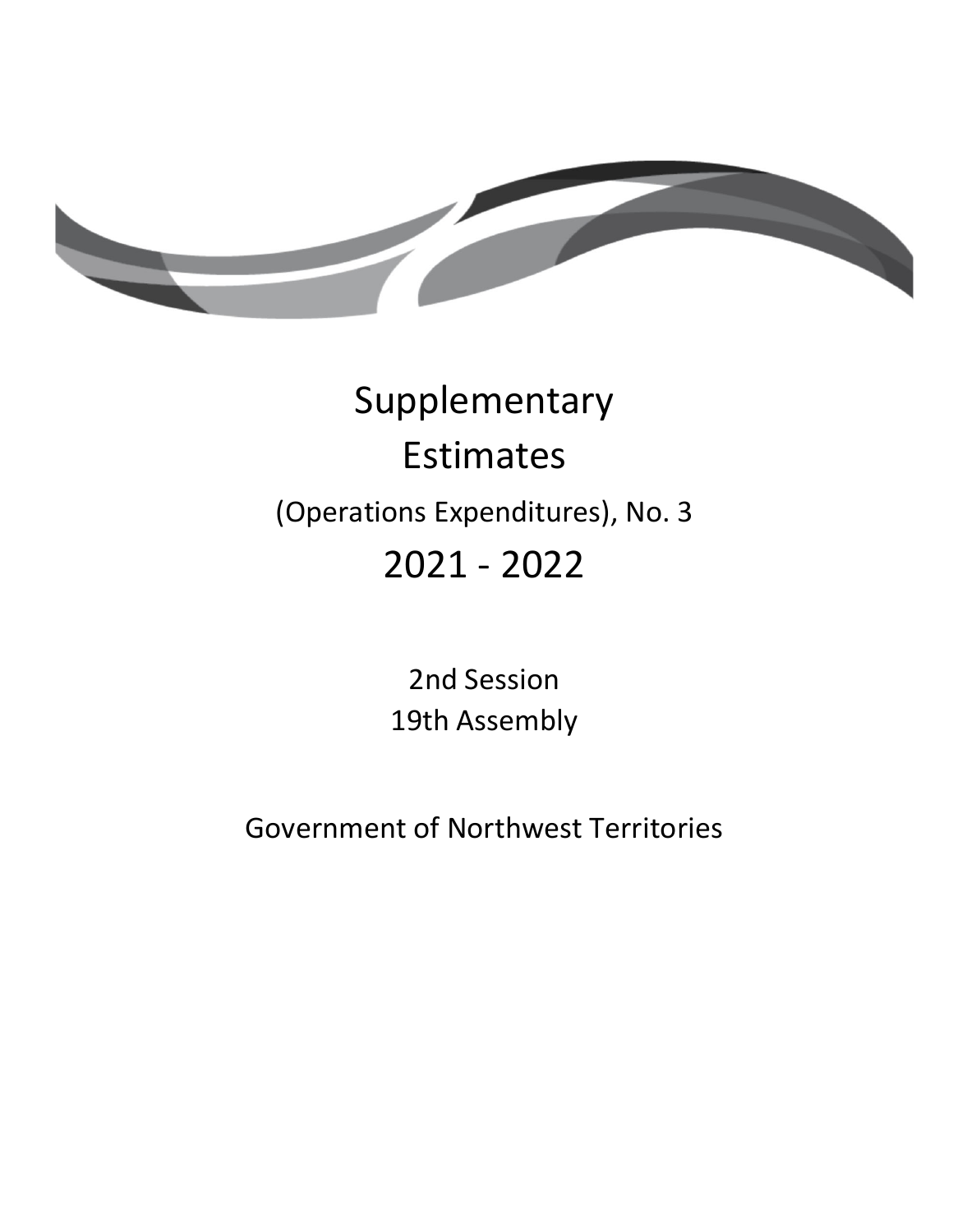### **GOVERNMENT OF THE NORTHWEST TERRITORIES 2021-2022 SUPPLEMENTARY ESTIMATES NO. 3 (OPERATIONS EXPENDITURES)** TD 579-19(2) TABLED ON MARCH 1, 2022

# **FOR THE FISCAL YEAR ENDING MARCH 31, 2022 SUMMARY OF APPROPRIATIONS VOTED FOR THE PUBLIC SERVICE OF THE NORTHWEST TERRITORIES**

## **SCHEDULE 1 OPERATIONS EXPENDITURES**

| <b>ITEM</b><br><b>NUMBER</b> | <b>DEPARTMENT</b>                            | <b>OPERATIONS</b><br><b>EXCLUDING</b><br><b>AMORTIZATION</b> | <b>AMORTIZATION</b> | <b>APPROPRIATION</b><br><b>AUTHORITY</b><br><b>REQUIRED</b> |
|------------------------------|----------------------------------------------|--------------------------------------------------------------|---------------------|-------------------------------------------------------------|
|                              |                                              | \$                                                           | \$                  | $\mathbf S$                                                 |
| $\mathbf{1}$                 | Legislative Assembly                         | 920,000                                                      |                     | 920,000                                                     |
| $\sqrt{2}$                   | Education, Culture and Employment            | 3,618,000                                                    |                     | 3,618,000                                                   |
| $\mathfrak{Z}$               | <b>Environment and Natural Resources</b>     | 712,000                                                      |                     | 712,000                                                     |
| $\overline{\mathcal{A}}$     | Executive and Indigenous Affairs             | 248,000                                                      |                     | 248,000                                                     |
| 5                            | Finance                                      | 13,172,000                                                   |                     | 13,172,000                                                  |
| $\sqrt{6}$                   | Health and Social Services                   | 28,297,000                                                   |                     | 28,297,000                                                  |
| $\boldsymbol{7}$             | Industry, Tourism and Investment             | 634,000                                                      |                     | 634,000                                                     |
| $\,8\,$                      | Infrastructure                               | 7,789,000                                                    |                     | 7,789,000                                                   |
| $\boldsymbol{9}$             | Justice                                      | 6,062,000                                                    |                     | 6,062,000                                                   |
| $10\,$                       | Lands                                        | 250,000                                                      |                     | 250,000                                                     |
| $11\,$                       | Municipal and Community Affairs              | 221,000                                                      |                     | 221,000                                                     |
|                              | <b>OPERATIONS EXPENDITURES APPROPRIATION</b> | 61,923,000                                                   |                     | 61,923,000                                                  |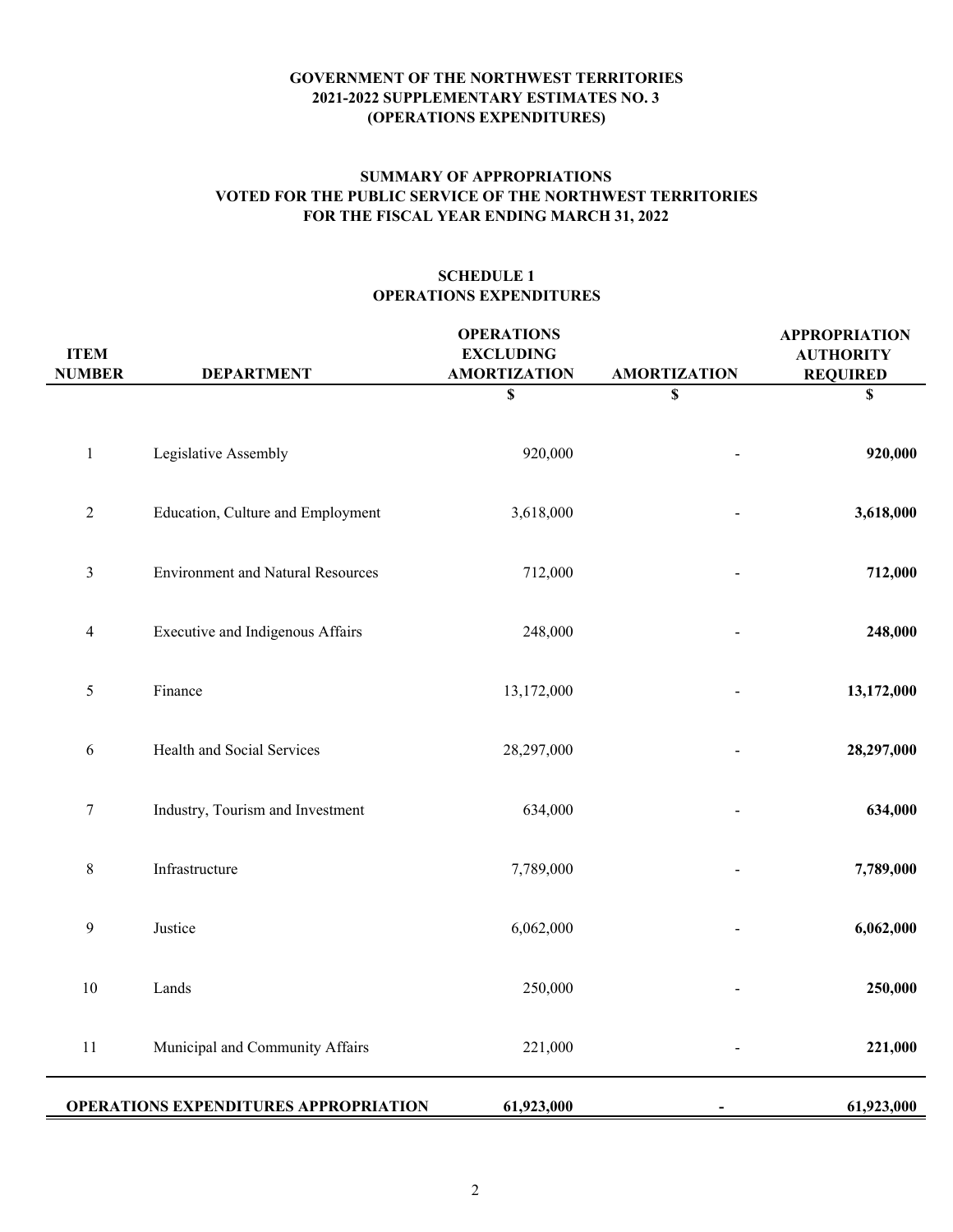#### **SUMMARY OF APPROPRIATIONS VOTED FOR THE PUBLIC SERVICE OF THE NORTHWEST TERRITORIES FOR THE FISCAL YEAR ENDING MARCH 31, 2022 OPERATIONS EXPENDITURES**

| Department                                     | 2021-2022<br><b>Main Estimates,</b><br>Supplementary<br>Appropriation No. 1 & 2<br>and Special Warrants | <b>Not Previously</b><br>Authorized | <b>Total</b><br>Appropriation |
|------------------------------------------------|---------------------------------------------------------------------------------------------------------|-------------------------------------|-------------------------------|
|                                                | S                                                                                                       | \$                                  | \$                            |
| Legislative Assembly                           | 24,443,000                                                                                              | 920,000                             | 25,363,000                    |
| Education, Culture and Employment              | 359,319,000                                                                                             | 3,618,000                           | 362,937,000                   |
| <b>Environment and Natural Resources</b>       | 101,403,000                                                                                             | 712,000                             | 102,115,000                   |
| Executive and Indigenous Affairs               | 21,874,000                                                                                              | 248,000                             | 22,122,000                    |
| Finance                                        | 317,351,000                                                                                             | 13,172,000                          | 330,523,000                   |
| Health and Social Services                     | 612,250,000                                                                                             | 28,297,000                          | 640,547,000                   |
| Industry, Tourism and Investment               | 67,169,000                                                                                              | 634,000                             | 67,803,000                    |
| Infrastructure                                 | 281,191,000                                                                                             | 7,789,000                           | 288,980,000                   |
| Justice                                        | 133,909,000                                                                                             | 6,062,000                           | 139,971,000                   |
| Lands                                          | 22,320,000                                                                                              | 250,000                             | 22,570,000                    |
| Municipal and Community Affairs                | 156,971,000                                                                                             | 221,000                             | 157,192,000                   |
| <b>TOTAL OPERATIONS</b><br><b>EXPENDITURES</b> | 2,098,200,000                                                                                           | 61,923,000                          | 2,160,123,000                 |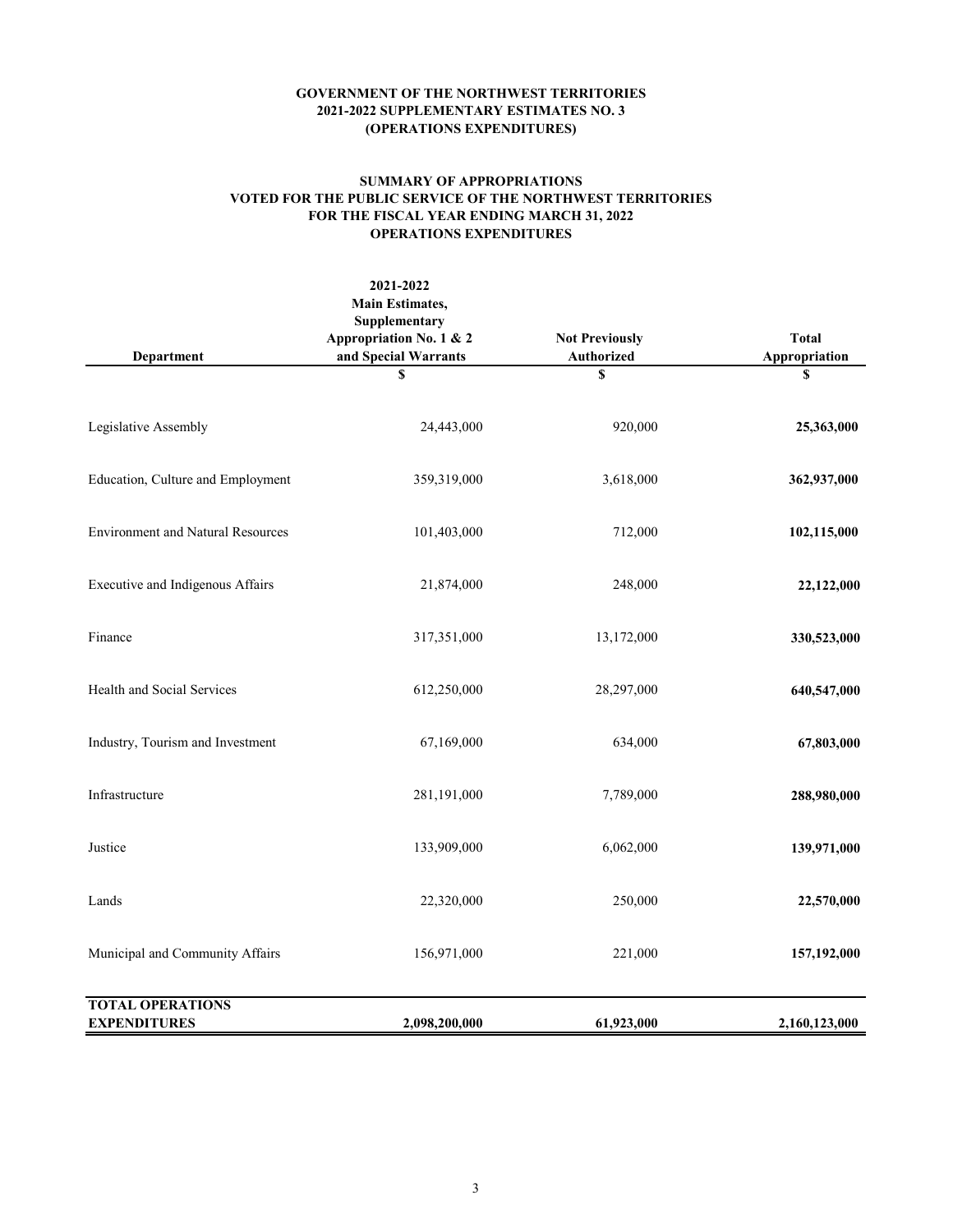| <b>DEPARTMENT:</b><br><b>SUBJECT:</b> | <b>Legislative Assembly</b><br><b>Operations Expenditures</b>                                                 |                                                                                                                                                                                                                     |                                     |  |
|---------------------------------------|---------------------------------------------------------------------------------------------------------------|---------------------------------------------------------------------------------------------------------------------------------------------------------------------------------------------------------------------|-------------------------------------|--|
| <b>Activity</b>                       | 2021-2022<br><b>Main Estimates,</b><br>Supplementary<br>Appropriation No. 1 & 2<br>and Special Warrants<br>\$ | <b>Not Previously</b><br><b>Authorized</b><br>S                                                                                                                                                                     | <b>Total</b><br>Appropriation<br>\$ |  |
| <b>Office of the Chief</b>            | 514,000                                                                                                       | 4,000                                                                                                                                                                                                               | 518,000                             |  |
| <b>Electoral Officer</b>              | Territories.                                                                                                  | To provide funding to reflect the impact of costs associated with the<br>implementation of the 2021-22 to 2022-23 Collective Agreement between<br>the Union of Northern Workers and the Government of the Northwest |                                     |  |
| <b>Office of the Clerk</b>            | 9,417,000                                                                                                     | 70,000                                                                                                                                                                                                              | 9,487,000                           |  |
|                                       | Territories.                                                                                                  | To provide funding to reflect the impact of costs associated with the<br>implementation of the 2021-22 to 2022-23 Collective Agreement between<br>the Union of Northern Workers and the Government of the Northwest | 70,000                              |  |
| Office of the Speaker                 | 508,000                                                                                                       | 806,000                                                                                                                                                                                                             | 1,314,000                           |  |
|                                       | Territories.                                                                                                  | To provide funding to reflect the impact of costs associated with the<br>implementation of the 2021-22 to 2022-23 Collective Agreement between<br>the Union of Northern Workers and the Government of the Northwest | 1,000                               |  |
|                                       | Speaker.                                                                                                      | To provide funding for additional costs incurred within the Office of the                                                                                                                                           | 805,000                             |  |
| <b>Statutory Offices</b>              | 4,047,000                                                                                                     | 40,000                                                                                                                                                                                                              | 4,087,000                           |  |
|                                       | Territories.                                                                                                  | To provide funding to reflect the impact of costs associated with the<br>implementation of the 2021-22 to 2022-23 Collective Agreement between<br>the Union of Northern Workers and the Government of the Northwest | 40,000                              |  |
| <b>TOTAL DEPARTMENT</b>               | 24,443,000                                                                                                    | 920,000                                                                                                                                                                                                             | 25,363,000                          |  |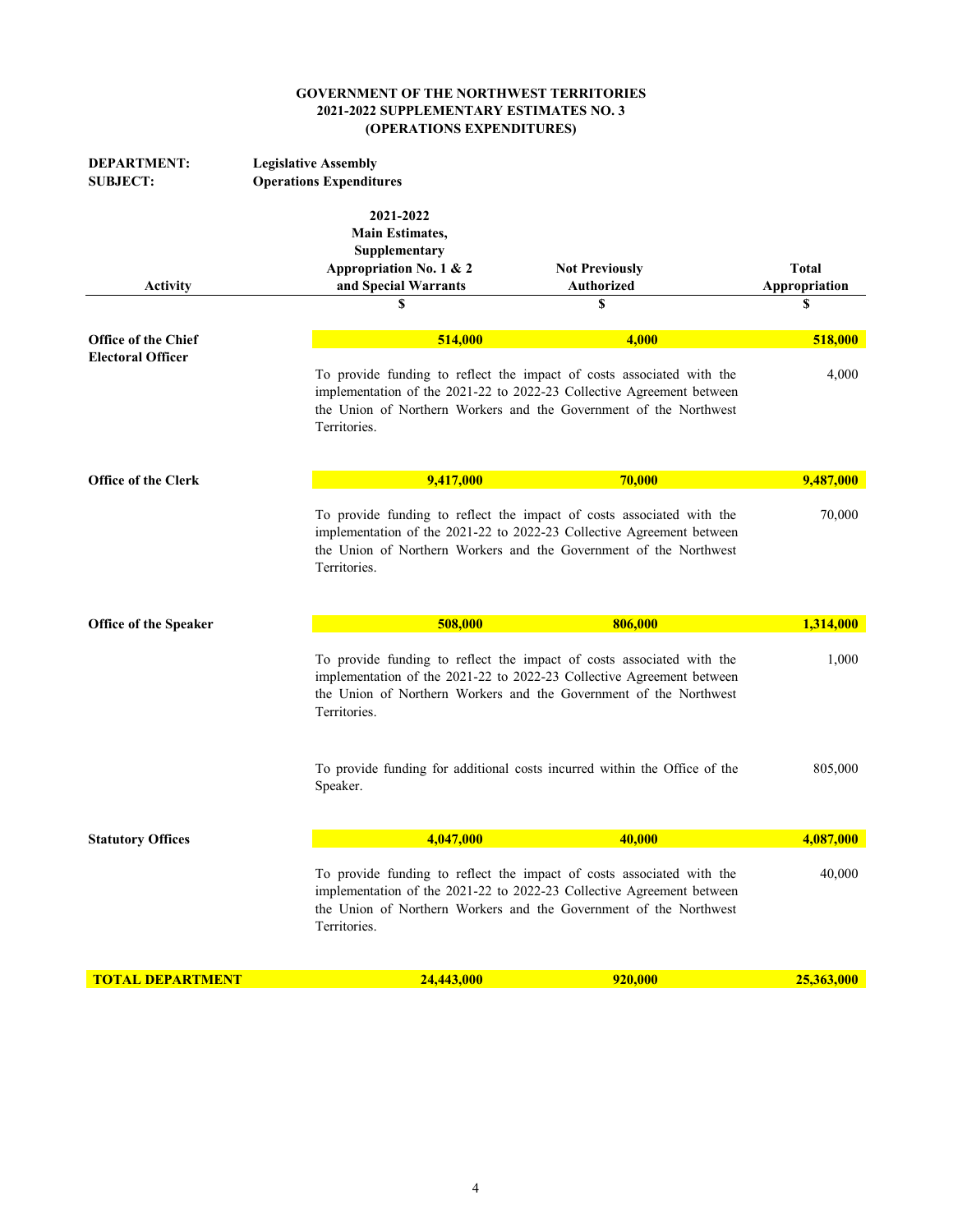| <b>DEPARTMENT:</b><br><b>SUBJECT:</b>  | <b>Education, Culture and Employment</b><br><b>Operations Expenditures</b>                                                                                                                                                          |                                                                                                                                                                                                                     |                                     |
|----------------------------------------|-------------------------------------------------------------------------------------------------------------------------------------------------------------------------------------------------------------------------------------|---------------------------------------------------------------------------------------------------------------------------------------------------------------------------------------------------------------------|-------------------------------------|
| <b>Activity</b>                        | 2021-2022<br><b>Main Estimates,</b><br>Supplementary<br>Appropriation No. 1 & 2<br>and Special Warrants<br>\$                                                                                                                       | <b>Not Previously</b><br><b>Authorized</b><br>\$                                                                                                                                                                    | <b>Total</b><br>Appropriation<br>\$ |
|                                        |                                                                                                                                                                                                                                     |                                                                                                                                                                                                                     |                                     |
| <b>Corporate Management</b>            | 10,933,000                                                                                                                                                                                                                          | 87,000                                                                                                                                                                                                              | 11,020,000                          |
|                                        | Territories.                                                                                                                                                                                                                        | To provide funding to reflect the impact of costs associated with the<br>implementation of the 2021-22 to 2022-23 Collective Agreement between<br>the Union of Northern Workers and the Government of the Northwest | 87,000                              |
| <b>Culture, Heritage and Languages</b> | 20,826,000                                                                                                                                                                                                                          | 113,000                                                                                                                                                                                                             | 20,939,000                          |
|                                        | To provide funding to reflect the impact of costs associated with the<br>implementation of the 2021-22 to 2022-23 Collective Agreement between<br>the Union of Northern Workers and the Government of the Northwest<br>Territories. |                                                                                                                                                                                                                     |                                     |
| <b>Early Learning and Child Care</b>   | 15,200,000                                                                                                                                                                                                                          | 1,527,000                                                                                                                                                                                                           | 16,727,000                          |
|                                        | Territories.                                                                                                                                                                                                                        | To provide funding to reflect the impact of costs associated with the<br>implementation of the 2021-22 to 2022-23 Collective Agreement between<br>the Union of Northern Workers and the Government of the Northwest | 31,000                              |
|                                        | Care Agreement (2021-2022 to 2025-2026) and 2 Year Action Plan.                                                                                                                                                                     | To provide funding to support the implementation agreed upon actions of<br>the Canadan-NWT Canada-Wide Territories Early Learning and Child                                                                         | 1,496,000                           |
|                                        | offset by revenues from the Government of Canada.                                                                                                                                                                                   | The net impact on Government is mitigated as these expenditures are fully                                                                                                                                           |                                     |
| <b>Income Security</b>                 | 60,336,000                                                                                                                                                                                                                          | 114,000                                                                                                                                                                                                             | 60,450,000                          |
|                                        | Territories.                                                                                                                                                                                                                        | To provide funding to reflect the impact of costs associated with the<br>implementation of the 2021-22 to 2022-23 Collective Agreement between<br>the Union of Northern Workers and the Government of the Northwest | 114,000                             |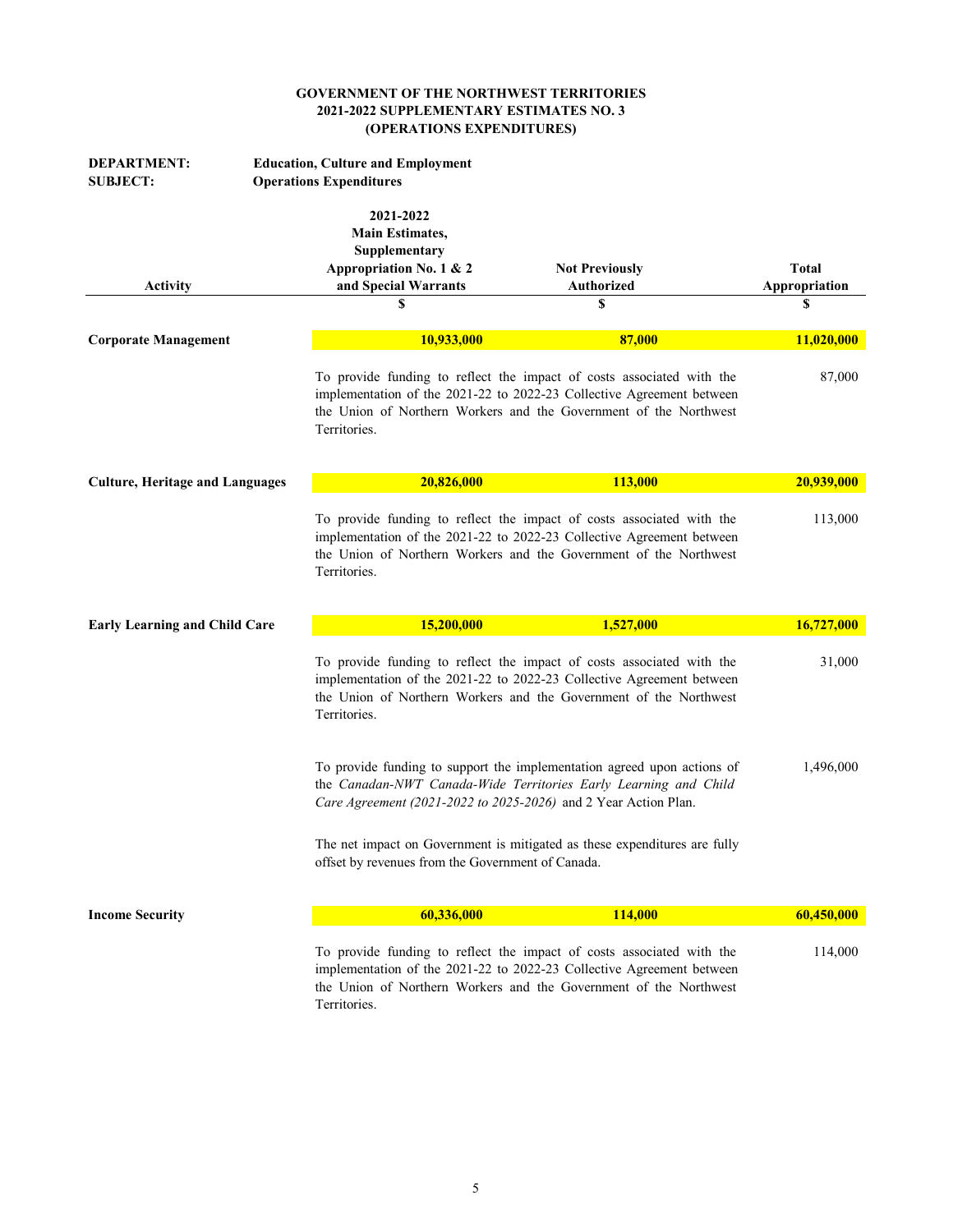| <b>DEPARTMENT:</b><br><b>SUBJECT:</b>                     | <b>Education, Culture and Employment continued</b><br><b>Operations Expenditures</b>                    |                                                                                                                                                                                                                                                                                                                                                                                                                                                    |                               |  |
|-----------------------------------------------------------|---------------------------------------------------------------------------------------------------------|----------------------------------------------------------------------------------------------------------------------------------------------------------------------------------------------------------------------------------------------------------------------------------------------------------------------------------------------------------------------------------------------------------------------------------------------------|-------------------------------|--|
| <b>Activity</b>                                           | 2021-2022<br><b>Main Estimates,</b><br>Supplementary<br>Appropriation No. 1 & 2<br>and Special Warrants | <b>Not Previously</b><br><b>Authorized</b>                                                                                                                                                                                                                                                                                                                                                                                                         | <b>Total</b><br>Appropriation |  |
|                                                           | \$                                                                                                      | S                                                                                                                                                                                                                                                                                                                                                                                                                                                  | \$                            |  |
| Junior Kindergarten to Grade 12<br><b>School Services</b> | 197,602,000                                                                                             | 1,316,000                                                                                                                                                                                                                                                                                                                                                                                                                                          | 198,918,000                   |  |
|                                                           | Territories.<br>Northwest Territories.                                                                  | To provide funding to reflect the impact of costs associated with the<br>implementation of the 2021-22 to 2022-23 Collective Agreement between<br>the Union of Northern Workers and the Government of the Northwest<br>To provide funding to reflect the impact of costs associated with the<br>implementation of the 2021-22 to 2022-23 Collective Agreement between<br>the Northwest Territories Teachers' Association and the Government of the |                               |  |
| <b>Labour Development and Advanced</b>                    | 54,422,000                                                                                              | 461,000                                                                                                                                                                                                                                                                                                                                                                                                                                            | 54,883,000                    |  |
| <b>Education</b>                                          | Territories.                                                                                            | To provide funding to reflect the impact of costs associated with the<br>implementation of the 2021-22 to 2022-23 Collective Agreement between<br>the Union of Northern Workers and the Government of the Northwest                                                                                                                                                                                                                                | 461,000                       |  |
| <b>TOTAL DEPARTMENT</b>                                   | 359,319,000                                                                                             | 3,618,000                                                                                                                                                                                                                                                                                                                                                                                                                                          | 362,937,000                   |  |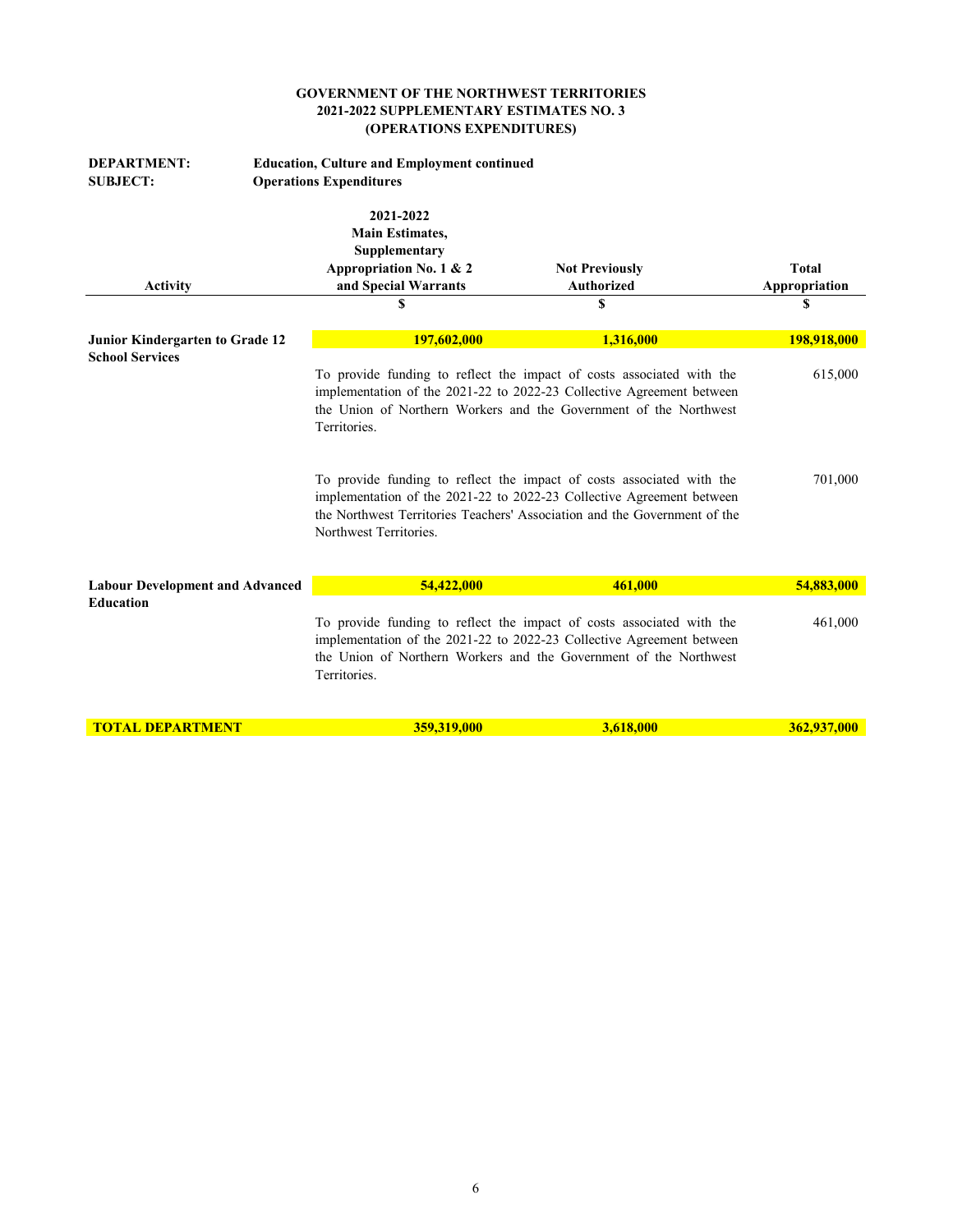| <b>DEPARTMENT:</b><br><b>SUBJECT:</b>  | <b>Environment and Natural Resources</b><br><b>Operations Expenditures</b>                              |                                                                                                                                                                                                                     |                               |
|----------------------------------------|---------------------------------------------------------------------------------------------------------|---------------------------------------------------------------------------------------------------------------------------------------------------------------------------------------------------------------------|-------------------------------|
| <b>Activity</b>                        | 2021-2022<br><b>Main Estimates,</b><br>Supplementary<br>Appropriation No. 1 & 2<br>and Special Warrants | <b>Not Previously</b><br><b>Authorized</b>                                                                                                                                                                          | <b>Total</b><br>Appropriation |
|                                        | \$                                                                                                      | \$                                                                                                                                                                                                                  | \$                            |
| <b>Corporate Management</b>            | 14,503,000                                                                                              | 222,000                                                                                                                                                                                                             | 14,725,000                    |
|                                        | Territories.                                                                                            | To provide funding to reflect the impact of costs associated with the<br>implementation of the 2021-22 to 2022-23 Collective Agreement between<br>the Union of Northern Workers and the Government of the Northwest | 222,000                       |
| <b>Environmental Protection and</b>    | 4,237,000                                                                                               | 41,000                                                                                                                                                                                                              | 4,278,000                     |
| <b>Waste Management</b>                | Territories.                                                                                            | To provide funding to reflect the impact of costs associated with the<br>implementation of the 2021-22 to 2022-23 Collective Agreement between<br>the Union of Northern Workers and the Government of the Northwest |                               |
| <b>Environmental Stewardship and</b>   | 15,577,000                                                                                              | 89,000                                                                                                                                                                                                              | 15,666,000                    |
| <b>Climate Change</b>                  | Territories.                                                                                            | To provide funding to reflect the impact of costs associated with the<br>implementation of the 2021-22 to 2022-23 Collective Agreement between<br>the Union of Northern Workers and the Government of the Northwest | 89,000                        |
| <b>Forest Management</b>               | 41,026,000                                                                                              | 146,000                                                                                                                                                                                                             | 41,172,000                    |
|                                        | Territories.                                                                                            | To provide funding to reflect the impact of costs associated with the<br>implementation of the 2021-22 to 2022-23 Collective Agreement between<br>the Union of Northern Workers and the Government of the Northwest | 146,000                       |
| <b>Water Management and Monitoring</b> | 9,741,000                                                                                               | 75,000                                                                                                                                                                                                              | 9,816,000                     |
|                                        | Territories.                                                                                            | To provide funding to reflect the impact of costs associated with the<br>implementation of the 2021-22 to 2022-23 Collective Agreement between<br>the Union of Northern Workers and the Government of the Northwest | 75,000                        |
| <b>Wildlife and Fish</b>               | 16,319,000                                                                                              | <b>139,000</b>                                                                                                                                                                                                      | 16,458,000                    |
|                                        | Territories.                                                                                            | To provide funding to reflect the impact of costs associated with the<br>implementation of the 2021-22 to 2022-23 Collective Agreement between<br>the Union of Northern Workers and the Government of the Northwest | 139,000                       |
| <b>TOTAL DEPARTMENT</b>                | 101,403,000                                                                                             | 712,000                                                                                                                                                                                                             | 102,115,000                   |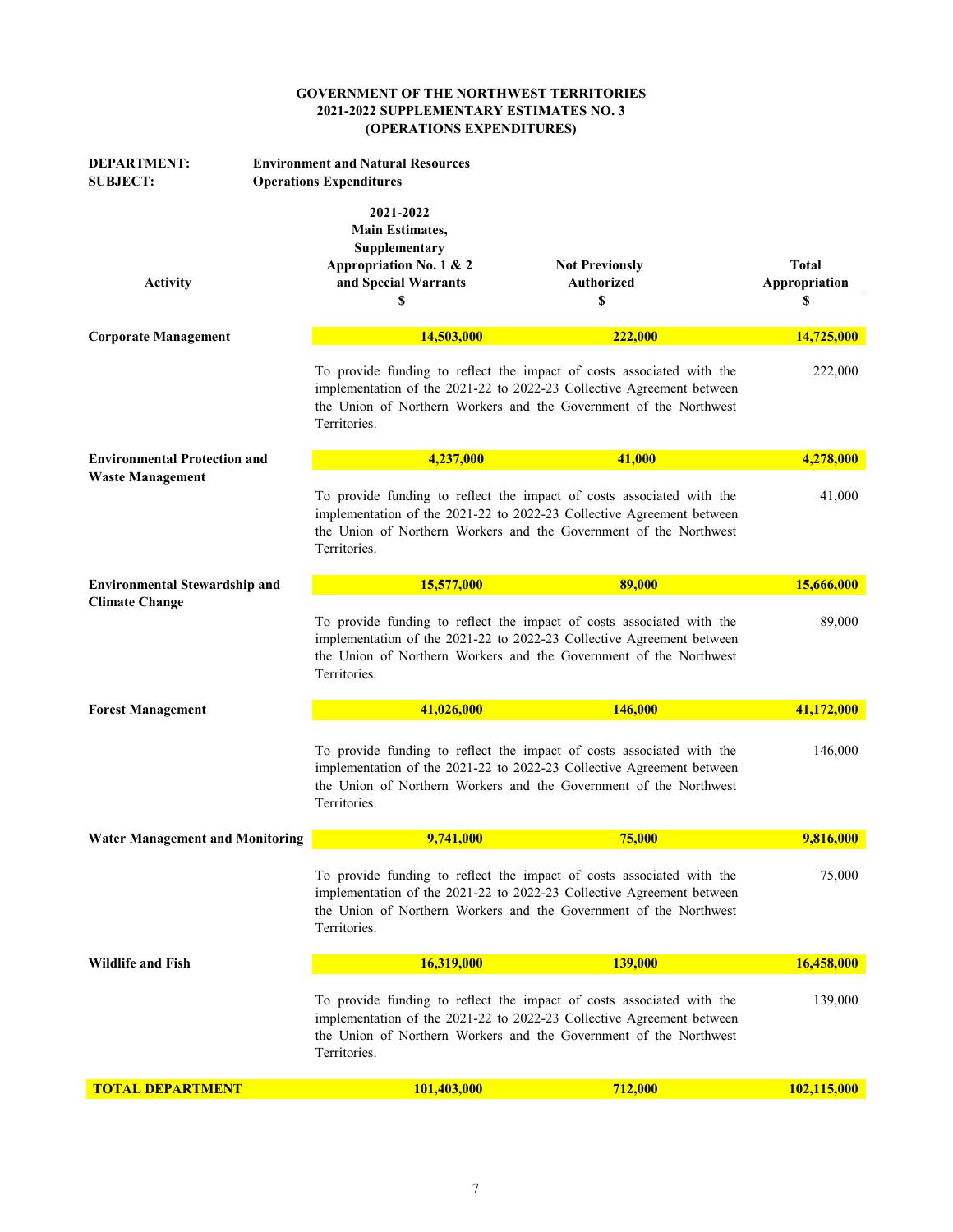| <b>DEPARTMENT:</b><br><b>SUBJECT:</b>   | <b>Executive and Indigenous Affairs</b><br><b>Operations Expenditures</b>                                    |                                                                                                                                                                                                                     |                                     |  |
|-----------------------------------------|--------------------------------------------------------------------------------------------------------------|---------------------------------------------------------------------------------------------------------------------------------------------------------------------------------------------------------------------|-------------------------------------|--|
| <b>Activity</b>                         | 2021-2022<br><b>Main Estimates,</b><br>Supplementary<br>Appropriation No. 1 & 2<br>and Special Warrants<br>S | <b>Not Previously</b><br><b>Authorized</b><br>S                                                                                                                                                                     | <b>Total</b><br>Appropriation<br>\$ |  |
| <b>Cabinet Support</b>                  | 2,448,000                                                                                                    | 29,000                                                                                                                                                                                                              | 2,477,000                           |  |
|                                         | Territories.                                                                                                 | To provide funding to reflect the impact of costs associated with the<br>implementation of the 2021-22 to 2022-23 Collective Agreement between<br>the Union of Northern Workers and the Government of the Northwest | 29,000                              |  |
| <b>Corporate Communications</b>         | 1,473,000                                                                                                    | <b>19,000</b>                                                                                                                                                                                                       | 1,492,000                           |  |
|                                         | Territories.                                                                                                 | To provide funding to reflect the impact of costs associated with the<br>implementation of the 2021-22 to 2022-23 Collective Agreement between<br>the Union of Northern Workers and the Government of the Northwest |                                     |  |
| <b>Directorate</b>                      | 6,406,000                                                                                                    | 62,000                                                                                                                                                                                                              | 6,468,000                           |  |
|                                         | Territories.                                                                                                 | To provide funding to reflect the impact of costs associated with the<br>implementation of the 2021-22 to 2022-23 Collective Agreement between<br>the Union of Northern Workers and the Government of the Northwest | 62,000                              |  |
| <b>Executive Council Offices</b>        | 4,147,000                                                                                                    | 54,000                                                                                                                                                                                                              | 4,201,000                           |  |
|                                         | Territories.                                                                                                 | To provide funding to reflect the impact of costs associated with the<br>implementation of the 2021-22 to 2022-23 Collective Agreement between<br>the Union of Northern Workers and the Government of the Northwest | 54,000                              |  |
| <b>Indigenous and Intergovernmental</b> | 7,400,000                                                                                                    | 84,000                                                                                                                                                                                                              | 7,484,000                           |  |
| <b>Affairs</b>                          | Territories.                                                                                                 | To provide funding to reflect the impact of costs associated with the<br>implementation of the 2021-22 to 2022-23 Collective Agreement between<br>the Union of Northern Workers and the Government of the Northwest | 84,000                              |  |
| <b>TOTAL DEPARTMENT</b>                 | 21,874,000                                                                                                   | 248,000                                                                                                                                                                                                             | 22,122,000                          |  |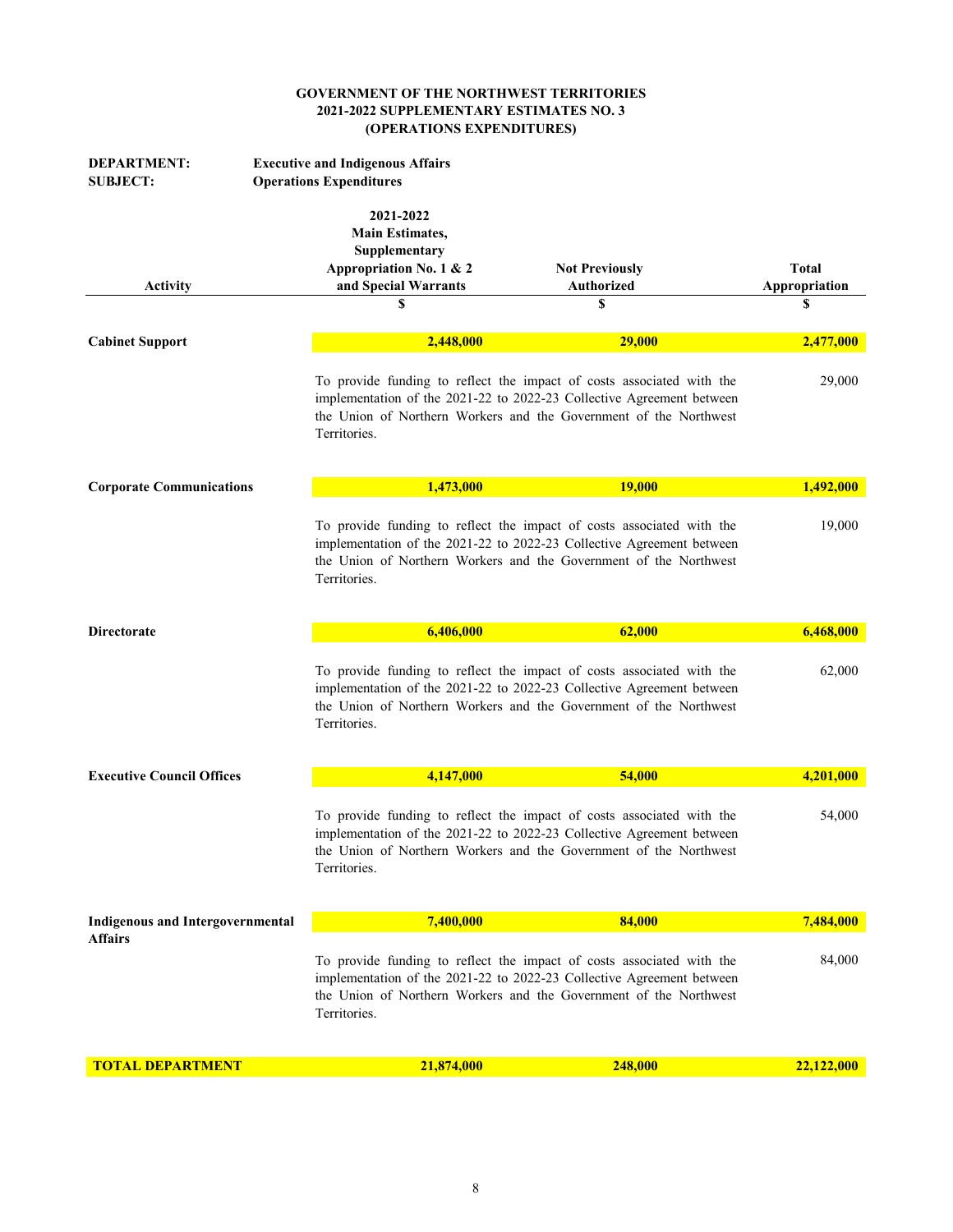| <b>DEPARTMENT:</b>                         | <b>Finance</b>                                                                                          |                                                                                                                                                                                                                                                                                            |                               |
|--------------------------------------------|---------------------------------------------------------------------------------------------------------|--------------------------------------------------------------------------------------------------------------------------------------------------------------------------------------------------------------------------------------------------------------------------------------------|-------------------------------|
| <b>SUBJECT:</b>                            | <b>Operations Expenditures</b>                                                                          |                                                                                                                                                                                                                                                                                            |                               |
| <b>Activity</b>                            | 2021-2022<br><b>Main Estimates,</b><br>Supplementary<br>Appropriation No. 1 & 2<br>and Special Warrants | <b>Not Previously</b><br><b>Authorized</b>                                                                                                                                                                                                                                                 | <b>Total</b><br>Appropriation |
|                                            | S                                                                                                       | S                                                                                                                                                                                                                                                                                          | S                             |
|                                            |                                                                                                         |                                                                                                                                                                                                                                                                                            |                               |
| <b>Directorate</b>                         | 82,656,000                                                                                              | 634,000                                                                                                                                                                                                                                                                                    | 83,290,000                    |
|                                            | Territories.                                                                                            | To provide funding to reflect the impact of costs associated with the<br>implementation of the 2021-22 to 2022-23 Collective Agreement between<br>the Union of Northern Workers and the Government of the Northwest                                                                        | 196,000                       |
|                                            | <b>NWT Housing Corporation</b>                                                                          |                                                                                                                                                                                                                                                                                            |                               |
|                                            | Territories.                                                                                            | To provide funding to increase the contribution funding to the NWT<br>Housing Corporation to reflect the impact of costs associated with the<br>implementation of the 2021-22 to 2022-23 Collective Agreement between<br>the Union of Northern Workers and the Government of the Northwest | 438,000                       |
| <b>Human Resources</b>                     | 21,724,000                                                                                              | 221,000                                                                                                                                                                                                                                                                                    | 21,945,000                    |
|                                            | Territories.                                                                                            | To provide funding to reflect the impact of costs associated with the<br>implementation of the 2021-22 to 2022-23 Collective Agreement between<br>the Union of Northern Workers and the Government of the Northwest                                                                        | 221,000                       |
| <b>Information Systems Shared Services</b> | 22,833,000                                                                                              | 181,000                                                                                                                                                                                                                                                                                    | 23,014,000                    |
|                                            | Territories.                                                                                            | To provide funding to reflect the impact of costs associated with the<br>implementation of the 2021-22 to 2022-23 Collective Agreement between<br>the Union of Northern Workers and the Government of the Northwest                                                                        | 181,000                       |
| <b>Management Board Secretariat</b>        | 113,565,000                                                                                             | 5,044,000                                                                                                                                                                                                                                                                                  | 118,609,000                   |
|                                            | Territories.                                                                                            | To provide funding to reflect the impact of costs associated with the<br>implementation of the 2021-22 to 2022-23 Collective Agreement between<br>the Union of Northern Workers and the Government of the Northwest                                                                        | 70,000                        |
|                                            | Canadian Data Platform.                                                                                 | To provide funding to support the Strategy for Patient-Oriented Research                                                                                                                                                                                                                   | 57,000                        |
|                                            | offset by revenues from the Health Data Research Network.                                               | The net impact on Government is mitigated as these expenditures are fully                                                                                                                                                                                                                  |                               |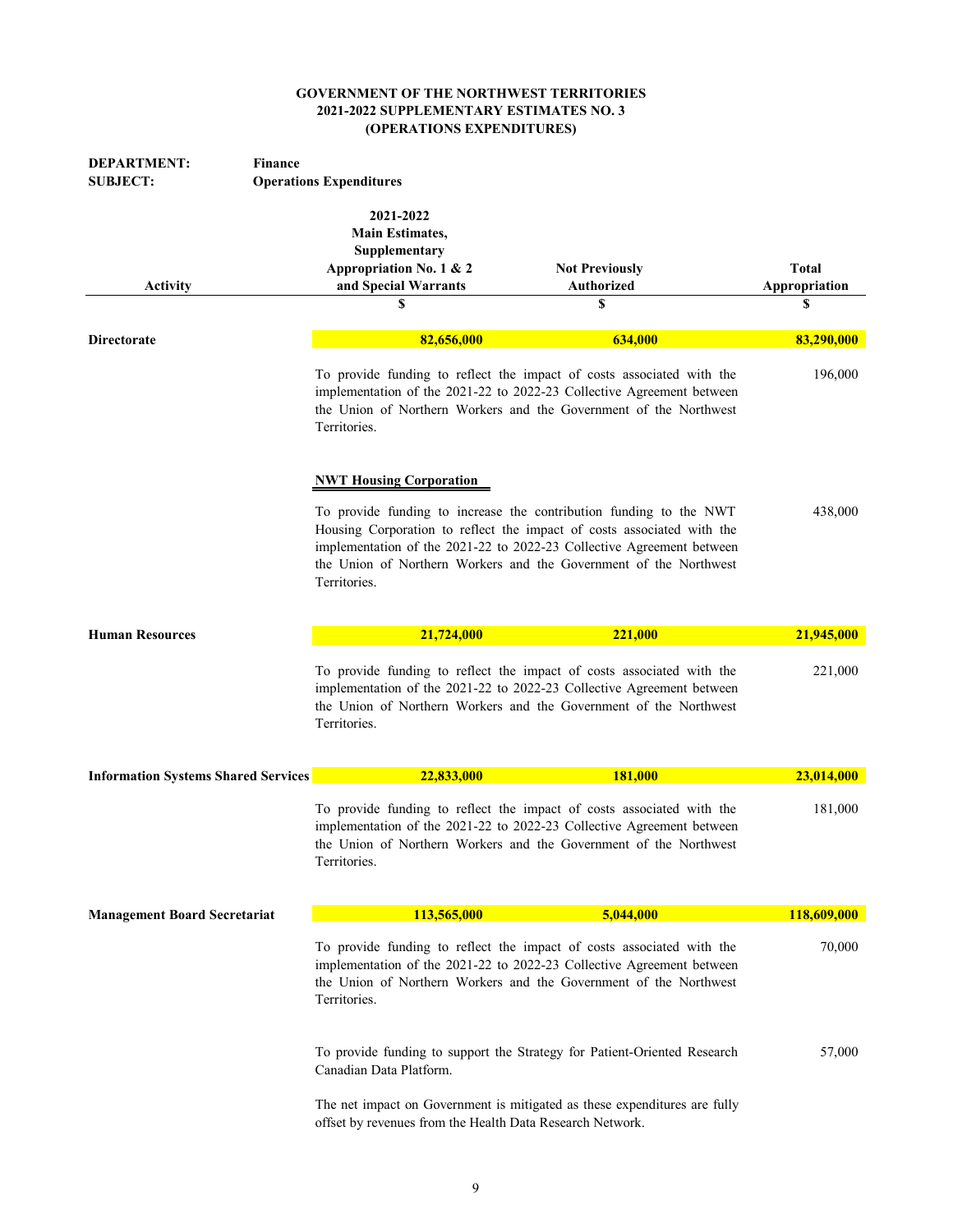| <b>DEPARTMENT:</b><br><b>SUBJECT:</b>    | <b>Finance continued</b><br><b>Operations Expenditures</b> |                                                                                                                                                                                                                     |                                                                            |                               |
|------------------------------------------|------------------------------------------------------------|---------------------------------------------------------------------------------------------------------------------------------------------------------------------------------------------------------------------|----------------------------------------------------------------------------|-------------------------------|
| <b>Activity</b>                          |                                                            | 2021-2022<br><b>Main Estimates,</b><br>Supplementary<br>Appropriation No. 1 & 2<br>and Special Warrants                                                                                                             | <b>Not Previously</b><br><b>Authorized</b>                                 | <b>Total</b><br>Appropriation |
|                                          |                                                            | \$                                                                                                                                                                                                                  | \$                                                                         | \$                            |
|                                          |                                                            | continue operations during the COVID-19 pandemic.                                                                                                                                                                   | To provide funding to support northern airlines and rotary wing support to | 4,917,000                     |
|                                          |                                                            | partially offset by revenues from the Government of Canada.                                                                                                                                                         | The net impact on Government is mitigated as these expenditures are        |                               |
| <b>Office of the Comptroller General</b> |                                                            | 76,573,000                                                                                                                                                                                                          | 7,092,000                                                                  | 83,665,000                    |
|                                          | Territories.                                               | To provide funding to reflect the impact of costs associated with the<br>implementation of the 2021-22 to 2022-23 Collective Agreement between<br>the Union of Northern Workers and the Government of the Northwest |                                                                            |                               |
|                                          |                                                            | To provide funding for increased insurance premium costs.                                                                                                                                                           |                                                                            | 2,200,000                     |
|                                          |                                                            |                                                                                                                                                                                                                     | To provide funding for increased costs related to long-term debt.          | 2,000,000                     |
|                                          |                                                            | assistance program for GNWT employees.                                                                                                                                                                              | To provide funding for increased costs related to the employee medical     | 2,466,000                     |
| <b>TOTAL DEPARTMENT</b>                  |                                                            | 317,351,000                                                                                                                                                                                                         | 13,172,000                                                                 | 330,523,000                   |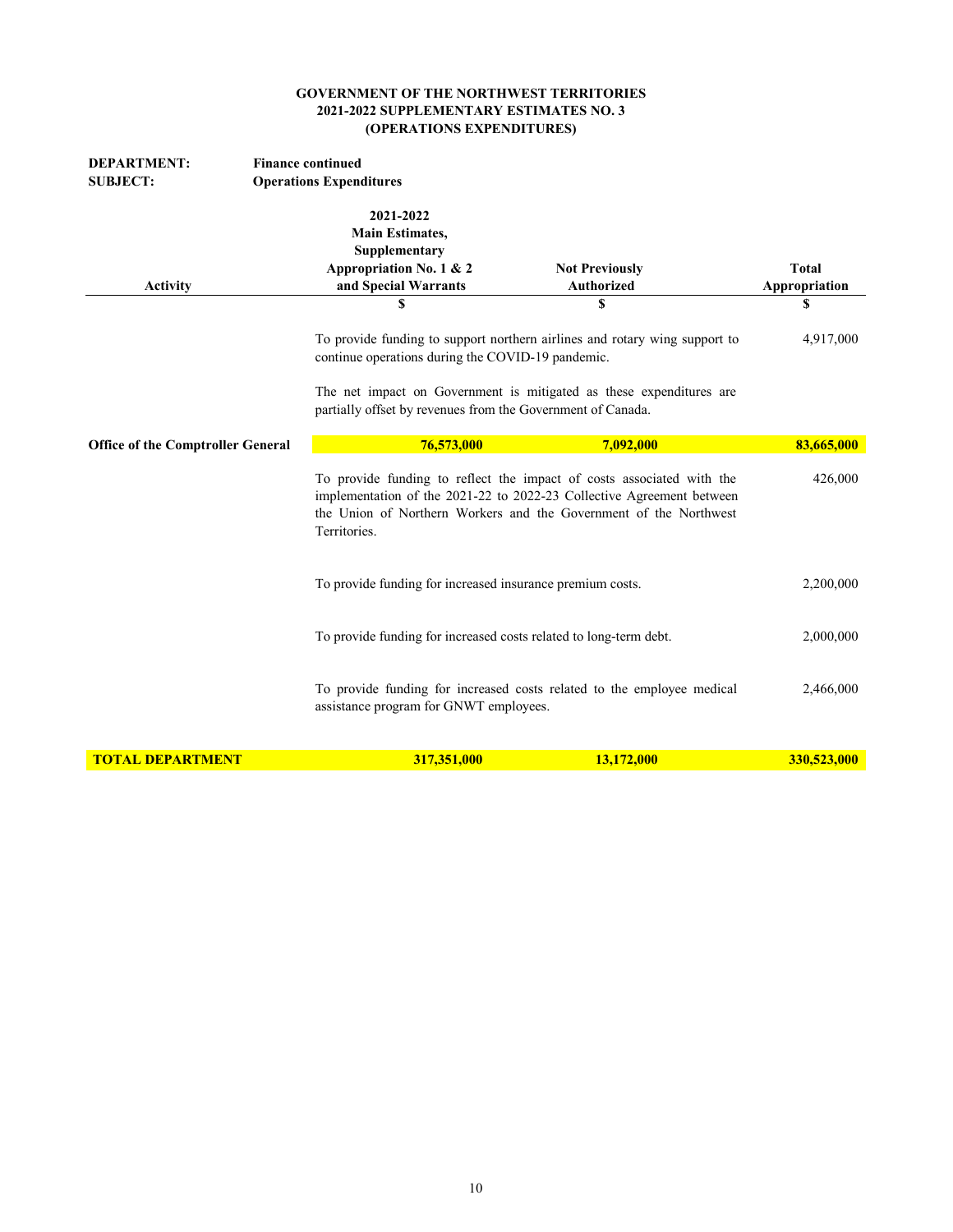| <b>DEPARTMENT:</b><br><b>SUBJECT:</b>      | <b>Health and Social Services</b><br><b>Operations Expenditures</b>                                           |                                                                                                                                                                                                                                                                                                    |                                     |
|--------------------------------------------|---------------------------------------------------------------------------------------------------------------|----------------------------------------------------------------------------------------------------------------------------------------------------------------------------------------------------------------------------------------------------------------------------------------------------|-------------------------------------|
| <b>Activity</b>                            | 2021-2022<br><b>Main Estimates,</b><br>Supplementary<br>Appropriation No. 1 & 2<br>and Special Warrants<br>\$ | <b>Not Previously</b><br>Authorized<br>S                                                                                                                                                                                                                                                           | <b>Total</b><br>Appropriation<br>\$ |
| <b>Administrative and Support Services</b> | 53,286,000                                                                                                    | 2,306,000                                                                                                                                                                                                                                                                                          | 55,592,000                          |
|                                            | Territories.                                                                                                  | To provide funding to reflect the impact of costs associated with the<br>implementation of the 2021-22 to 2022-23 Collective Agreement between<br>the Union of Northern Workers and the Government of the Northwest                                                                                |                                     |
|                                            | Territorial Health Investment Fund Agreement.                                                                 | To provide funding for expenditures associated with the cost shared                                                                                                                                                                                                                                | 1,086,000                           |
|                                            | offset by revenues from the Government of Canada.                                                             | The net impact on Government is mitigated as these expenditures are fully                                                                                                                                                                                                                          |                                     |
|                                            | operations at the HH Williams Memorial Hospital in Hay River.                                                 | To provide funding for the costs associated with maintaining temporary                                                                                                                                                                                                                             | 206,000                             |
|                                            | Service Centre.                                                                                               | To provide funding for chargebacks and implementation costs as the Tłįcho<br>Community Services Agency becomes fully supported by the Technology                                                                                                                                                   | 510,000                             |
|                                            | <b>Health and Social Services Authorities</b>                                                                 |                                                                                                                                                                                                                                                                                                    |                                     |
|                                            | Territories.                                                                                                  | To provide funding to increase the contribution funding to the Northwest<br>Territories Health and Services Authority, for costs associated with the<br>implementation of the 2021-22 to 2022-23 Collective Agreement between<br>the Union of Northern Workers and the Government of the Northwest | 330,000                             |
| <b>COVID Secretariat</b>                   | 34,589,000                                                                                                    | 263,000                                                                                                                                                                                                                                                                                            | 34,852,000                          |
|                                            | Territories.                                                                                                  | To provide funding to reflect the impact of costs associated with the<br>implementation of the 2021-22 to 2022-23 Collective Agreement between<br>the Union of Northern Workers and the Government of the Northwest                                                                                | 263,000                             |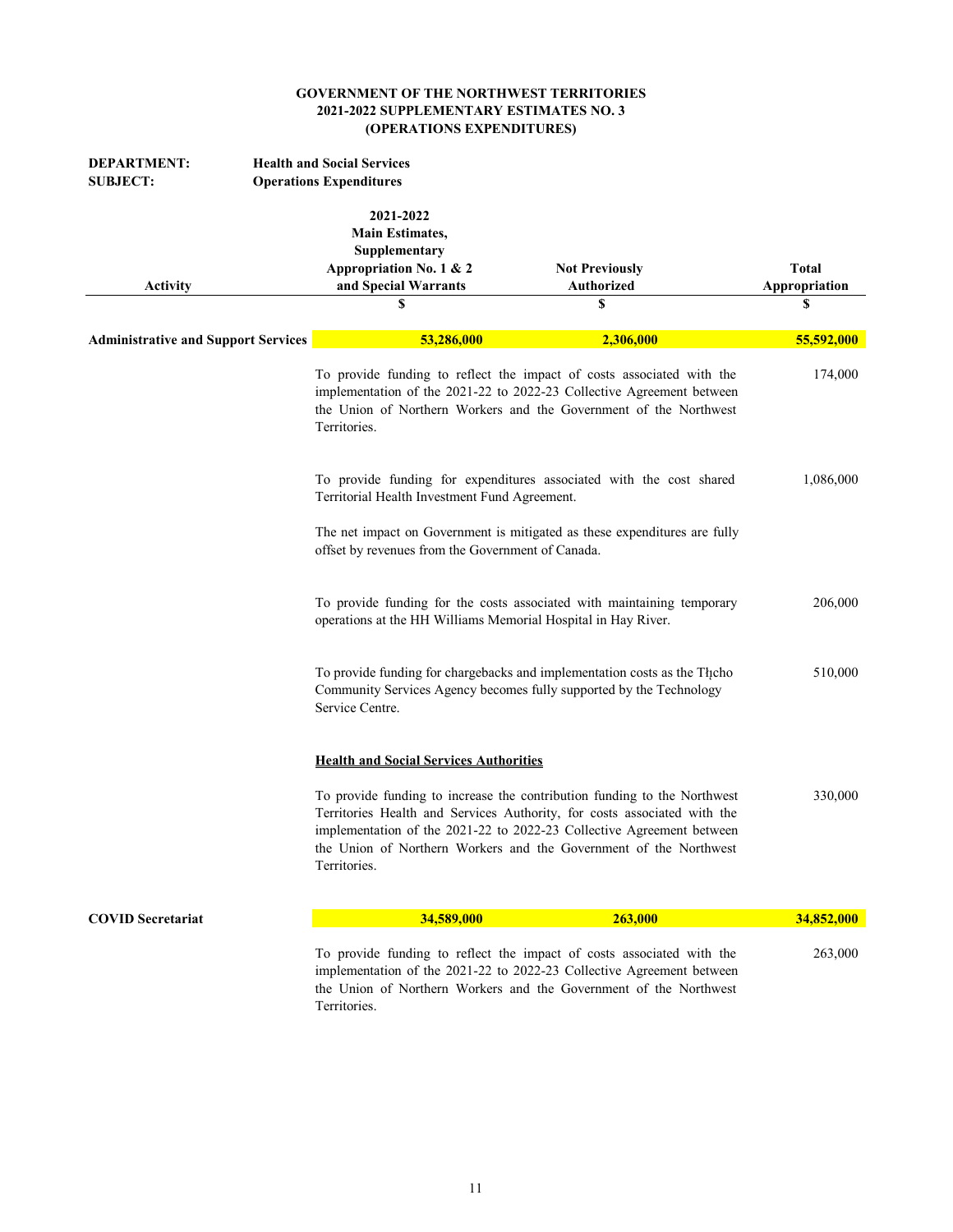| <b>DEPARTMENT:</b><br><b>SUBJECT:</b> | <b>Health and Social Services continued</b><br><b>Operations Expenditures</b>                           |                                                                                                                                                                                                                                                                                                    |                               |
|---------------------------------------|---------------------------------------------------------------------------------------------------------|----------------------------------------------------------------------------------------------------------------------------------------------------------------------------------------------------------------------------------------------------------------------------------------------------|-------------------------------|
| <b>Activity</b>                       | 2021-2022<br><b>Main Estimates,</b><br>Supplementary<br>Appropriation No. 1 & 2<br>and Special Warrants | <b>Not Previously</b><br>Authorized                                                                                                                                                                                                                                                                | <b>Total</b><br>Appropriation |
|                                       | \$                                                                                                      | S                                                                                                                                                                                                                                                                                                  | \$                            |
| <b>Health and Social Programs</b>     | 343,762,000                                                                                             | 18,160,000                                                                                                                                                                                                                                                                                         | 361,922,000                   |
|                                       | Territories.                                                                                            | To provide funding to reflect the impact of costs associated with the<br>implementation of the 2021-22 to 2022-23 Collective Agreement between<br>the Union of Northern Workers and the Government of the Northwest                                                                                | 181,000                       |
|                                       | Territorial Health Investment Fund Agreement.                                                           | To provide funding for expenditures associated with the cost shared                                                                                                                                                                                                                                | 1,014,000                     |
|                                       | offset by revenues from the Government of Canada.                                                       | The net impact on Government is mitigated as these expenditures are fully                                                                                                                                                                                                                          |                               |
|                                       | the Northwest Territories Immunization Program: COVID-19.                                               | To provide funding for costs associated with the delivery of the activities for                                                                                                                                                                                                                    | 235,000                       |
|                                       | offset by revenues from the Government of Canada.                                                       | The net impact on Government is mitigated as these expenditures are fully                                                                                                                                                                                                                          |                               |
|                                       | Services to Non-NWT Residents                                                                           | To provide funding for a projected shortfall in the Hospital and Physicians                                                                                                                                                                                                                        | 1,021,000                     |
|                                       | offset by revenues from third parties.                                                                  | The net impact on Government is mitigated as these expenditures are fully                                                                                                                                                                                                                          |                               |
|                                       | Government's response to the COVID-19 pandemic.                                                         | To provide funding for the overall health response as part of the                                                                                                                                                                                                                                  | 13,529,000                    |
|                                       | partially offset by revenues from the Government of Canada.                                             | The net impact on Government is mitigated as these expenditures are                                                                                                                                                                                                                                |                               |
|                                       | <b>Health and Social Services Authorities</b>                                                           |                                                                                                                                                                                                                                                                                                    |                               |
|                                       | Territories.                                                                                            | To provide funding to increase the contribution funding to the Northwest<br>Territories Health and Services Authority, for costs associated with the<br>implementation of the 2021-22 to 2022-23 Collective Agreement between<br>the Union of Northern Workers and the Government of the Northwest | 2,180,000                     |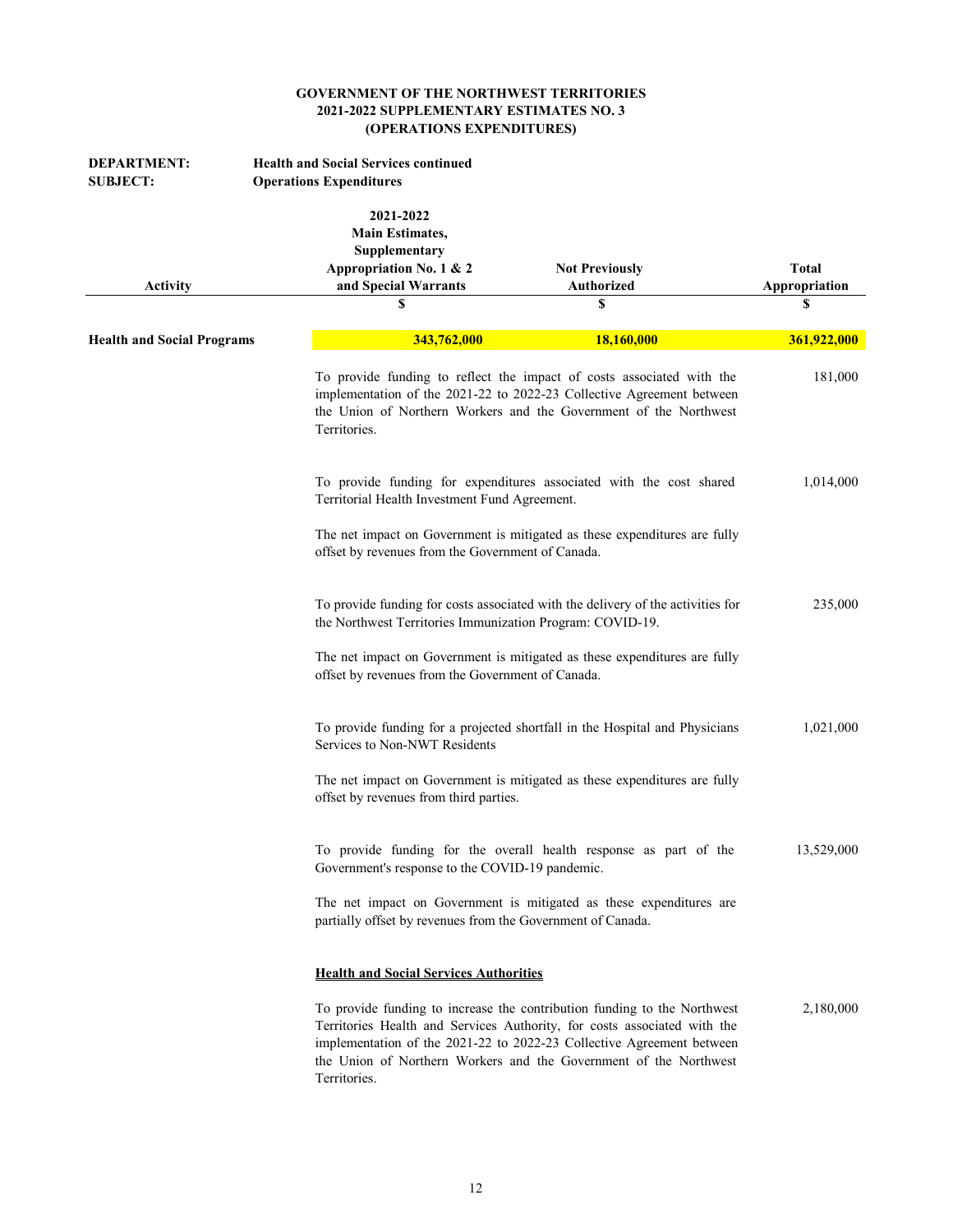| <b>Health and Social Services continued</b><br><b>DEPARTMENT:</b><br><b>Operations Expenditures</b><br><b>SUBJECT:</b> |  |                                                                                                                                                                                                                                     |                                                                                                                                                                                                                                                                                                    |                               |
|------------------------------------------------------------------------------------------------------------------------|--|-------------------------------------------------------------------------------------------------------------------------------------------------------------------------------------------------------------------------------------|----------------------------------------------------------------------------------------------------------------------------------------------------------------------------------------------------------------------------------------------------------------------------------------------------|-------------------------------|
| Activity                                                                                                               |  | 2021-2022<br><b>Main Estimates,</b><br>Supplementary<br>Appropriation No. 1 & 2<br>and Special Warrants                                                                                                                             | <b>Not Previously</b><br>Authorized                                                                                                                                                                                                                                                                | <b>Total</b><br>Appropriation |
|                                                                                                                        |  | \$                                                                                                                                                                                                                                  | S                                                                                                                                                                                                                                                                                                  | \$                            |
| <b>Long Term and Continuing Care</b><br><b>Services</b>                                                                |  | 67,663,000                                                                                                                                                                                                                          | 332,000                                                                                                                                                                                                                                                                                            | 67,995,000                    |
|                                                                                                                        |  | To provide funding to reflect the impact of costs associated with the<br>implementation of the 2021-22 to 2022-23 Collective Agreement between<br>the Union of Northern Workers and the Government of the Northwest<br>Territories. | 33,000                                                                                                                                                                                                                                                                                             |                               |
|                                                                                                                        |  | <b>Health and Social Services Authorities</b>                                                                                                                                                                                       |                                                                                                                                                                                                                                                                                                    |                               |
|                                                                                                                        |  | Territories.                                                                                                                                                                                                                        | To provide funding to increase the contribution funding to the Northwest<br>Territories Health and Services Authority, for costs associated with the<br>implementation of the 2021-22 to 2022-23 Collective Agreement between<br>the Union of Northern Workers and the Government of the Northwest | 299,000                       |
| <b>Out of Territory Services</b>                                                                                       |  | 77,688,000                                                                                                                                                                                                                          | 2,236,000                                                                                                                                                                                                                                                                                          | <b>79,924,000</b>             |
|                                                                                                                        |  |                                                                                                                                                                                                                                     | To provide funding for increased costs related to the Adult Out-of-Territory<br>Supportive Living Services Program for clients in care in southern facilities.                                                                                                                                     | 2,236,000                     |
| <b>Supplementary Health Benefits</b>                                                                                   |  | 35,262,000                                                                                                                                                                                                                          | 5,000,000                                                                                                                                                                                                                                                                                          | 40,262,000                    |
|                                                                                                                        |  | To provide funding for expenditures associated with the cost shared<br>Territorial Health Investment Fund Agreement for Medical Travel.                                                                                             |                                                                                                                                                                                                                                                                                                    | 5,000,000                     |
|                                                                                                                        |  | offset by revenues from the Government of Canada.                                                                                                                                                                                   | The net impact on Government is mitigated as these expenditures are fully                                                                                                                                                                                                                          |                               |
| <b>TOTAL DEPARTMENT</b>                                                                                                |  | 612,250,000                                                                                                                                                                                                                         | 28.297,000                                                                                                                                                                                                                                                                                         | 640.547.000                   |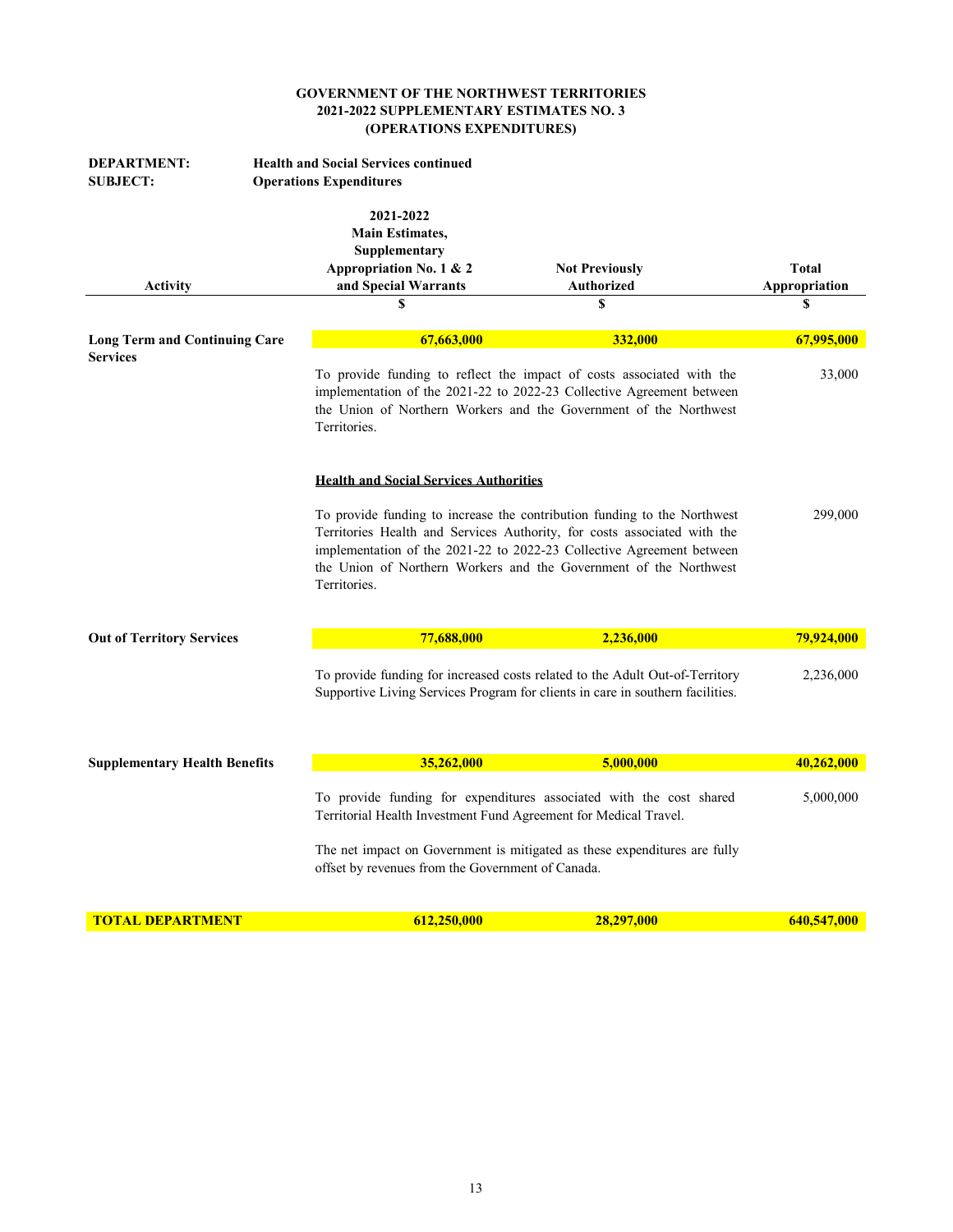| <b>DEPARTMENT:</b><br><b>SUBJECT:</b>   | <b>Industry, Tourism and Investment</b><br><b>Operations Expenditures</b>                                    |                                                                                                                                                                                                                     |                                    |
|-----------------------------------------|--------------------------------------------------------------------------------------------------------------|---------------------------------------------------------------------------------------------------------------------------------------------------------------------------------------------------------------------|------------------------------------|
| <b>Activity</b>                         | 2021-2022<br><b>Main Estimates,</b><br>Supplementary<br>Appropriation No. 1 & 2<br>and Special Warrants<br>S | <b>Not Previously</b><br><b>Authorized</b><br>S                                                                                                                                                                     | <b>Total</b><br>Appropriation<br>S |
| <b>Corporate Management</b>             | 9,140,000                                                                                                    | 86,000                                                                                                                                                                                                              | 9,226,000                          |
|                                         | Territories.                                                                                                 | To provide funding to reflect the impact of costs associated with the<br>implementation of the 2021-22 to 2022-23 Collective Agreement between<br>the Union of Northern Workers and the Government of the Northwest | 86,000                             |
| <b>Economic Diversification and</b>     | 18,825,000                                                                                                   | 350,000                                                                                                                                                                                                             | 19,175,000                         |
| <b>Business Support</b>                 | Territories.                                                                                                 | To provide funding to reflect the impact of costs associated with the<br>implementation of the 2021-22 to 2022-23 Collective Agreement between<br>the Union of Northern Workers and the Government of the Northwest | 115,000                            |
|                                         | offset by revenues from third parties.                                                                       | To provide funding to support the implementation of a secondment program.<br>The net impact on Government is mitigated as these expenditures are fully                                                              | 235,000                            |
| <b>Minerals and Petroleum Resources</b> | 16,550,000                                                                                                   | 118,000                                                                                                                                                                                                             | 16,668,000                         |
|                                         | Territories.                                                                                                 | To provide funding to reflect the impact of costs associated with the<br>implementation of the 2021-22 to 2022-23 Collective Agreement between<br>the Union of Northern Workers and the Government of the Northwest | 118,000                            |
| <b>Tourism and Parks</b>                | 22,654,000                                                                                                   | 80,000                                                                                                                                                                                                              | <b>22,734,000</b>                  |
|                                         | Territories.                                                                                                 | To provide funding to reflect the impact of costs associated with the<br>implementation of the 2021-22 to 2022-23 Collective Agreement between<br>the Union of Northern Workers and the Government of the Northwest | 80,000                             |
| <b>TOTAL DEPARTMENT</b>                 | 67,169,000                                                                                                   | 634,000                                                                                                                                                                                                             | 67,803,000                         |
|                                         |                                                                                                              |                                                                                                                                                                                                                     |                                    |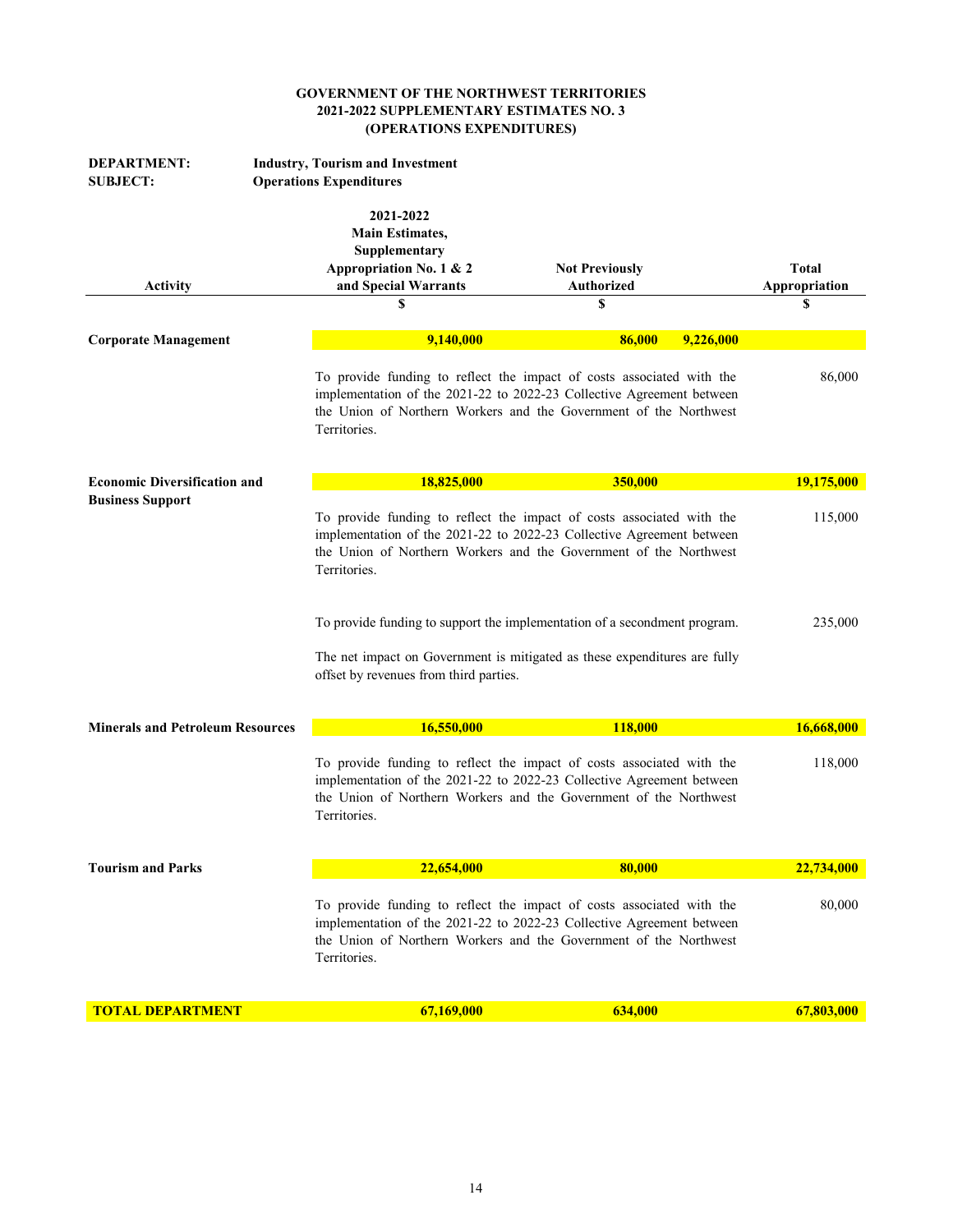| <b>DEPARTMENT:</b><br><b>SUBJECT:</b>   | <b>Infrastructure</b><br><b>Operations Expenditures</b>                                          |                                                                                                                                                                                                                     |                               |
|-----------------------------------------|--------------------------------------------------------------------------------------------------|---------------------------------------------------------------------------------------------------------------------------------------------------------------------------------------------------------------------|-------------------------------|
| <b>Activity</b>                         | 2021-2022<br>Main Estimates,<br>Supplementary<br>Appropriation No. 1 & 2<br>and Special Warrants | <b>Not Previously</b><br>Authorized                                                                                                                                                                                 | <b>Total</b><br>Appropriation |
|                                         | S                                                                                                | \$                                                                                                                                                                                                                  | \$                            |
| <b>Asset Management</b>                 | 18,064,000                                                                                       | 125,000                                                                                                                                                                                                             | 18,189,000                    |
|                                         | Territories.                                                                                     | To provide funding to reflect the impact of costs associated with the<br>implementation of the 2021-22 to 2022-23 Collective Agreement between<br>the Union of Northern Workers and the Government of the Northwest | 125,000                       |
| <b>Corporate Management</b>             | 7,888,000                                                                                        | 47,000                                                                                                                                                                                                              | 7,935,000                     |
|                                         | Territories.                                                                                     | To provide funding to reflect the impact of costs associated with the<br>implementation of the 2021-22 to 2022-23 Collective Agreement between<br>the Union of Northern Workers and the Government of the Northwest | 47,000                        |
| <b>Energy and Strategic Initiatives</b> | 20.033.000                                                                                       | 53,000                                                                                                                                                                                                              | 20,086,000                    |
|                                         | Territories.                                                                                     | To provide funding to reflect the impact of costs associated with the<br>implementation of the 2021-22 to 2022-23 Collective Agreement between<br>the Union of Northern Workers and the Government of the Northwest |                               |
| <b>Programs and Services</b>            | 16,641,000                                                                                       | 7,579,000                                                                                                                                                                                                           | 24,220,000                    |
|                                         | Territories.                                                                                     | To provide funding to reflect the impact of costs associated with the<br>implementation of the 2021-22 to 2022-23 Collective Agreement between<br>the Union of Northern Workers and the Government of the Northwest | 115,000                       |
|                                         | Services Revolving Fund.                                                                         | To provide funding for a projected deficit in the Marine Transportation                                                                                                                                             | 7,464,000                     |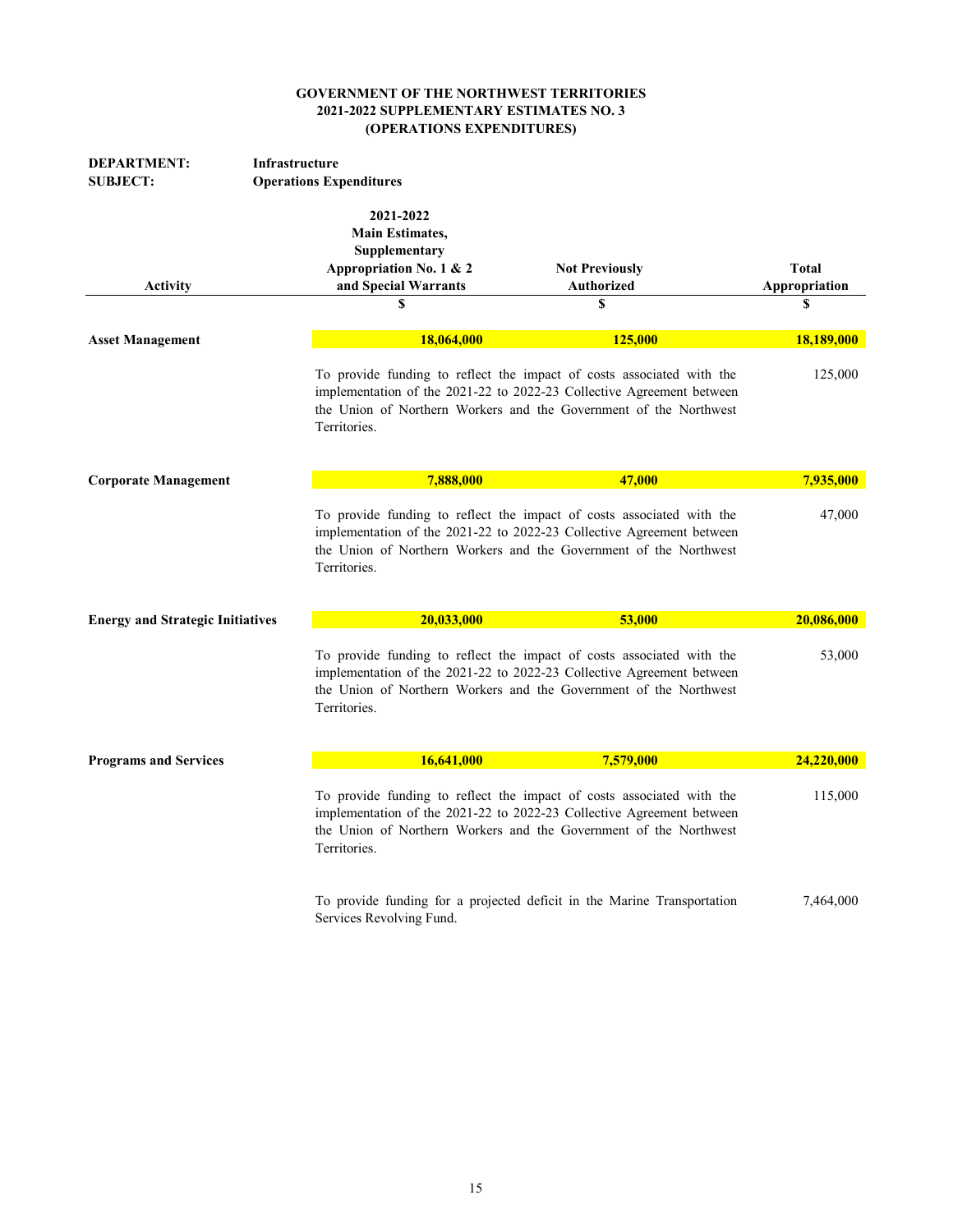| <b>DEPARTMENT:</b><br><b>SUBJECT:</b> | Infrastructure continued<br><b>Operations Expenditures</b>                                              |                                                                                                                                                                                                                     |                               |
|---------------------------------------|---------------------------------------------------------------------------------------------------------|---------------------------------------------------------------------------------------------------------------------------------------------------------------------------------------------------------------------|-------------------------------|
| <b>Activity</b>                       | 2021-2022<br><b>Main Estimates,</b><br>Supplementary<br>Appropriation No. 1 & 2<br>and Special Warrants | <b>Not Previously</b><br><b>Authorized</b>                                                                                                                                                                          | <b>Total</b><br>Appropriation |
|                                       | S                                                                                                       | S                                                                                                                                                                                                                   | S                             |
| <b>Regional Operations</b>            | 218,565,000                                                                                             | (15,000)                                                                                                                                                                                                            | 218,550,000                   |
|                                       | Territories.                                                                                            | To provide funding to reflect the impact of costs associated with the<br>implementation of the 2021-22 to 2022-23 Collective Agreement between<br>the Union of Northern Workers and the Government of the Northwest | 543,000                       |
|                                       | and set-up of new lease space.                                                                          | To reallocate previously approved lease funding for Child and Family<br>Services to the Department of Health and Social Services for the acquisition                                                                | (558,000)                     |
| <b>TOTAL DEPARTMENT</b>               | 281,191,000                                                                                             | 7,789,000                                                                                                                                                                                                           | 288,980,000                   |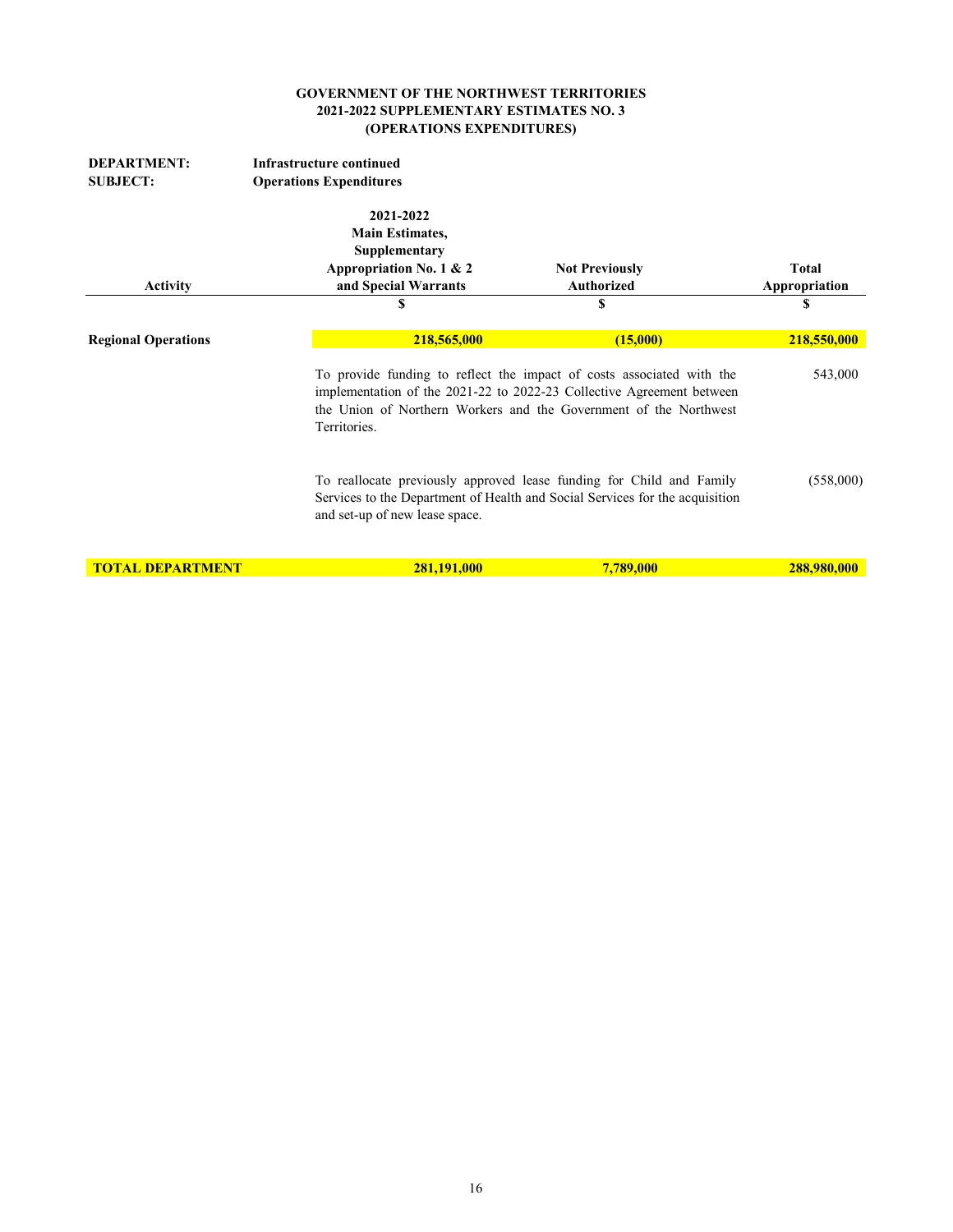| <b>DEPARTMENT:</b><br><b>Justice</b><br><b>SUBJECT:</b> | <b>Operations Expenditures</b>                                                                          |                                                                                                                                                                                                                     |                               |
|---------------------------------------------------------|---------------------------------------------------------------------------------------------------------|---------------------------------------------------------------------------------------------------------------------------------------------------------------------------------------------------------------------|-------------------------------|
| <b>Activity</b>                                         | 2021-2022<br><b>Main Estimates,</b><br>Supplementary<br>Appropriation No. 1 & 2<br>and Special Warrants | <b>Not Previously</b><br>Authorized                                                                                                                                                                                 | <b>Total</b><br>Appropriation |
|                                                         | \$                                                                                                      | S                                                                                                                                                                                                                   | \$                            |
| <b>Community Justice and Policing</b>                   | 6,283,000                                                                                               | 876,000                                                                                                                                                                                                             | 7,159,000                     |
|                                                         | Territories.                                                                                            | To provide funding to reflect the impact of costs associated with the<br>implementation of the 2021-22 to 2022-23 Collective Agreement between<br>the Union of Northern Workers and the Government of the Northwest | 26,000                        |
|                                                         |                                                                                                         | To provide funding to continue to support the victim services program.                                                                                                                                              | 750,000                       |
|                                                         | offset by revenues from the Government of Canada.                                                       | The net impact on Government is mitigated as these expenditures are fully                                                                                                                                           |                               |
|                                                         | (SAR) System Review,                                                                                    | To provide funding to support a Northwest Territories Search and Rescue                                                                                                                                             | 100,000                       |
|                                                         | offset by revenues from the Government of Canada.                                                       | The net impact on Government is mitigated as these expenditures are fully                                                                                                                                           |                               |
| Corrections                                             | 38,531,000                                                                                              | 574,000                                                                                                                                                                                                             | 39,105,000                    |
|                                                         | Territories.                                                                                            | To provide funding to reflect the impact of costs associated with the<br>implementation of the 2021-22 to 2022-23 Collective Agreement between<br>the Union of Northern Workers and the Government of the Northwest | 574,000                       |
| <b>Court Services</b>                                   | 14,759,000                                                                                              | 104,000                                                                                                                                                                                                             | 14,863,000                    |
|                                                         | Territories.                                                                                            | To provide funding to reflect the impact of costs associated with the<br>implementation of the 2021-22 to 2022-23 Collective Agreement between<br>the Union of Northern Workers and the Government of the Northwest | 104,000                       |
| <b>Legal Aid Services</b>                               | 7,130,000                                                                                               | 74,000                                                                                                                                                                                                              | 7,204,000                     |
|                                                         | Territories.                                                                                            | To provide funding to reflect the impact of costs associated with the<br>implementation of the 2021-22 to 2022-23 Collective Agreement between<br>the Union of Northern Workers and the Government of the Northwest | 74,000                        |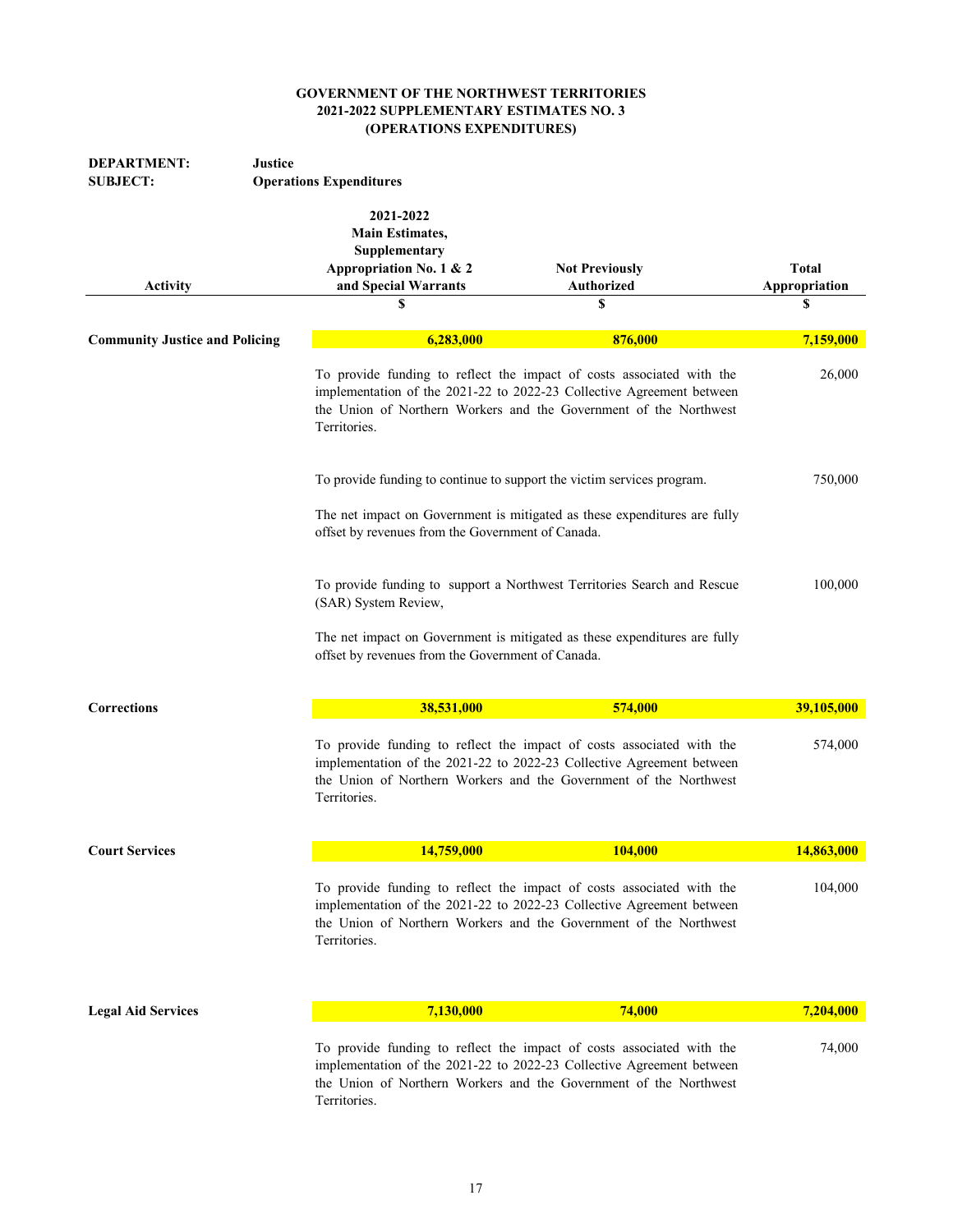| <b>DEPARTMENT:</b><br><b>SUBJECT:</b> | <b>Justice continued</b><br><b>Operations Expenditures</b>                                                    |                                                                                                                                                                                                                     |                              |
|---------------------------------------|---------------------------------------------------------------------------------------------------------------|---------------------------------------------------------------------------------------------------------------------------------------------------------------------------------------------------------------------|------------------------------|
| <b>Activity</b>                       | 2021-2022<br><b>Main Estimates,</b><br>Supplementary<br>Appropriation No. 1 & 2<br>and Special Warrants<br>\$ | <b>Not Previously</b><br>Authorized<br>$\mathbf S$                                                                                                                                                                  | Total<br>Appropriation<br>\$ |
| Office of the Regulator of Oil and    | 1,926,000                                                                                                     | <b>13,000</b>                                                                                                                                                                                                       | 1,939,000                    |
| <b>Gas Operations</b>                 | Territories.                                                                                                  | To provide funding to reflect the impact of costs associated with the<br>implementation of the 2021-22 to 2022-23 Collective Agreement between<br>the Union of Northern Workers and the Government of the Northwest | 13,000                       |
| <b>Policing Services</b>              | 48,234,000                                                                                                    | 4,229,000                                                                                                                                                                                                           | 52,463,000                   |
|                                       | the Royal Canadian Mounted Police.                                                                            | To provide funding for the Government's share of increased salary costs for                                                                                                                                         | 3,454,000                    |
|                                       | Nation and Inuit Policing Program.                                                                            | To provide funding for the Government's share of costs under the First                                                                                                                                              | 775,000                      |
| <b>Services to Government</b>         | 12,499,000                                                                                                    | 140,000                                                                                                                                                                                                             | 12,639,000                   |
|                                       | Territories.                                                                                                  | To provide funding to reflect the impact of costs associated with the<br>implementation of the 2021-22 to 2022-23 Collective Agreement between<br>the Union of Northern Workers and the Government of the Northwest | 140,000                      |
| <b>Services to the Public</b>         | 4,547,000                                                                                                     | 52,000                                                                                                                                                                                                              | 4,599,000                    |
|                                       | Territories.                                                                                                  | To provide funding to reflect the impact of costs associated with the<br>implementation of the 2021-22 to 2022-23 Collective Agreement between<br>the Union of Northern Workers and the Government of the Northwest | 52,000                       |
| <b>TOTAL DEPARTMENT</b>               | 133,909,000                                                                                                   | 6,062,000                                                                                                                                                                                                           | 139,971,000                  |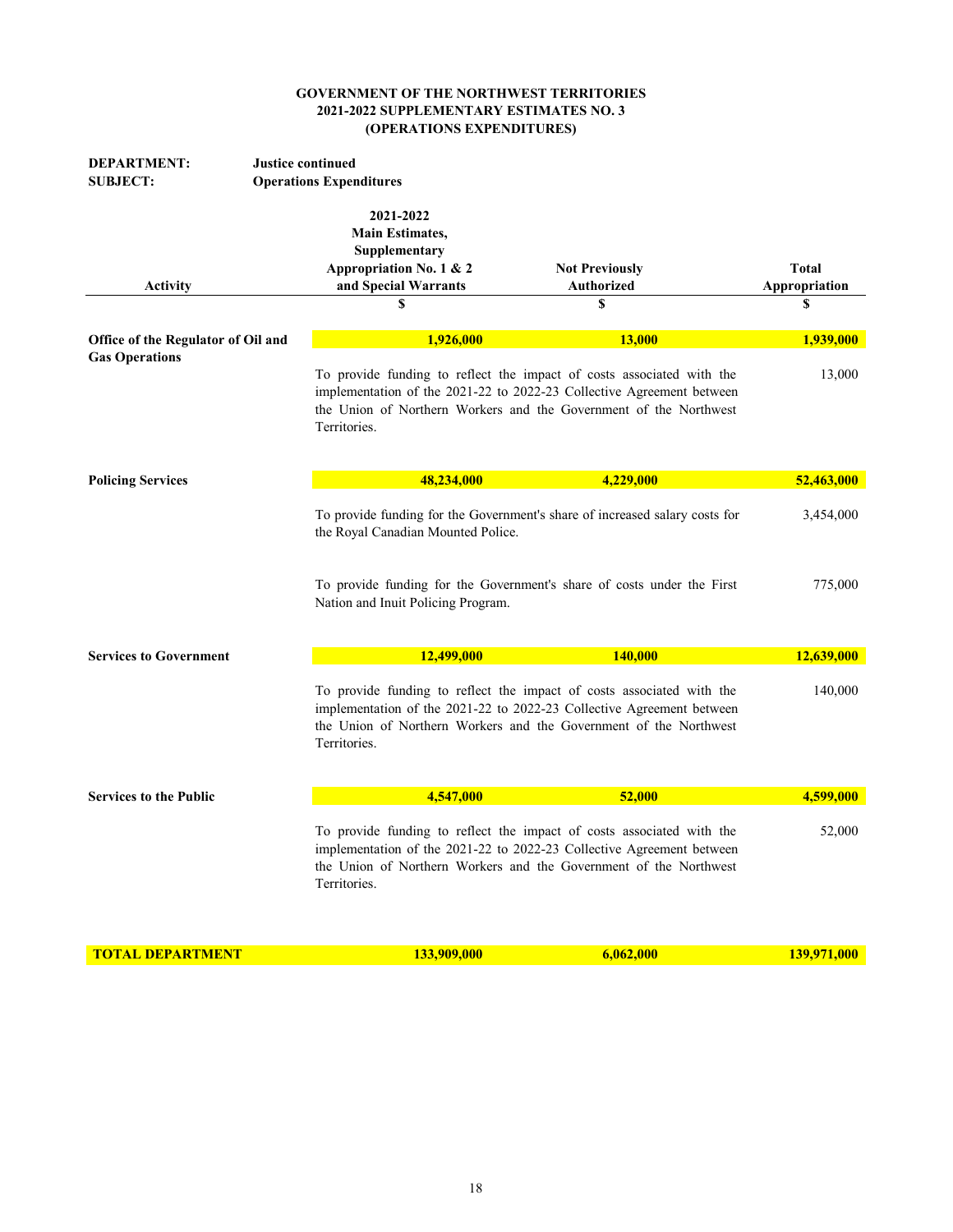| <b>DEPARTMENT:</b>               | Lands                                                                           |                                                                                                                                                                                                                     |                     |
|----------------------------------|---------------------------------------------------------------------------------|---------------------------------------------------------------------------------------------------------------------------------------------------------------------------------------------------------------------|---------------------|
| <b>SUBJECT:</b>                  | <b>Operations Expenditures</b>                                                  |                                                                                                                                                                                                                     |                     |
|                                  | 2021-2022<br><b>Main Estimates,</b><br>Supplementary<br>Appropriation No. 1 & 2 | <b>Not Previously</b>                                                                                                                                                                                               | <b>Total</b>        |
| <b>Activity</b>                  | and Special Warrants<br>\$                                                      | <b>Authorized</b><br>\$                                                                                                                                                                                             | Appropriation<br>\$ |
|                                  |                                                                                 |                                                                                                                                                                                                                     |                     |
| <b>Corporate Management</b>      | 3,571,000                                                                       | 33,000                                                                                                                                                                                                              | 3,604,000           |
|                                  | Territories.                                                                    | To provide funding to reflect the impact of costs associated with the<br>implementation of the 2021-22 to 2022-23 Collective Agreement between<br>the Union of Northern Workers and the Government of the Northwest | 33,000              |
|                                  |                                                                                 |                                                                                                                                                                                                                     |                     |
| <b>Operations</b>                | 11,145,000                                                                      | 132,000                                                                                                                                                                                                             | 11,277,000          |
|                                  | Territories.                                                                    | To provide funding to reflect the impact of costs associated with the<br>implementation of the 2021-22 to 2022-23 Collective Agreement between<br>the Union of Northern Workers and the Government of the Northwest | 132,000             |
| <b>Planning and Coordination</b> | 7,604,000                                                                       | 85,000                                                                                                                                                                                                              | 7,689,000           |
|                                  | Territories.                                                                    | To provide funding to reflect the impact of costs associated with the<br>implementation of the 2021-22 to 2022-23 Collective Agreement between<br>the Union of Northern Workers and the Government of the Northwest | 85,000              |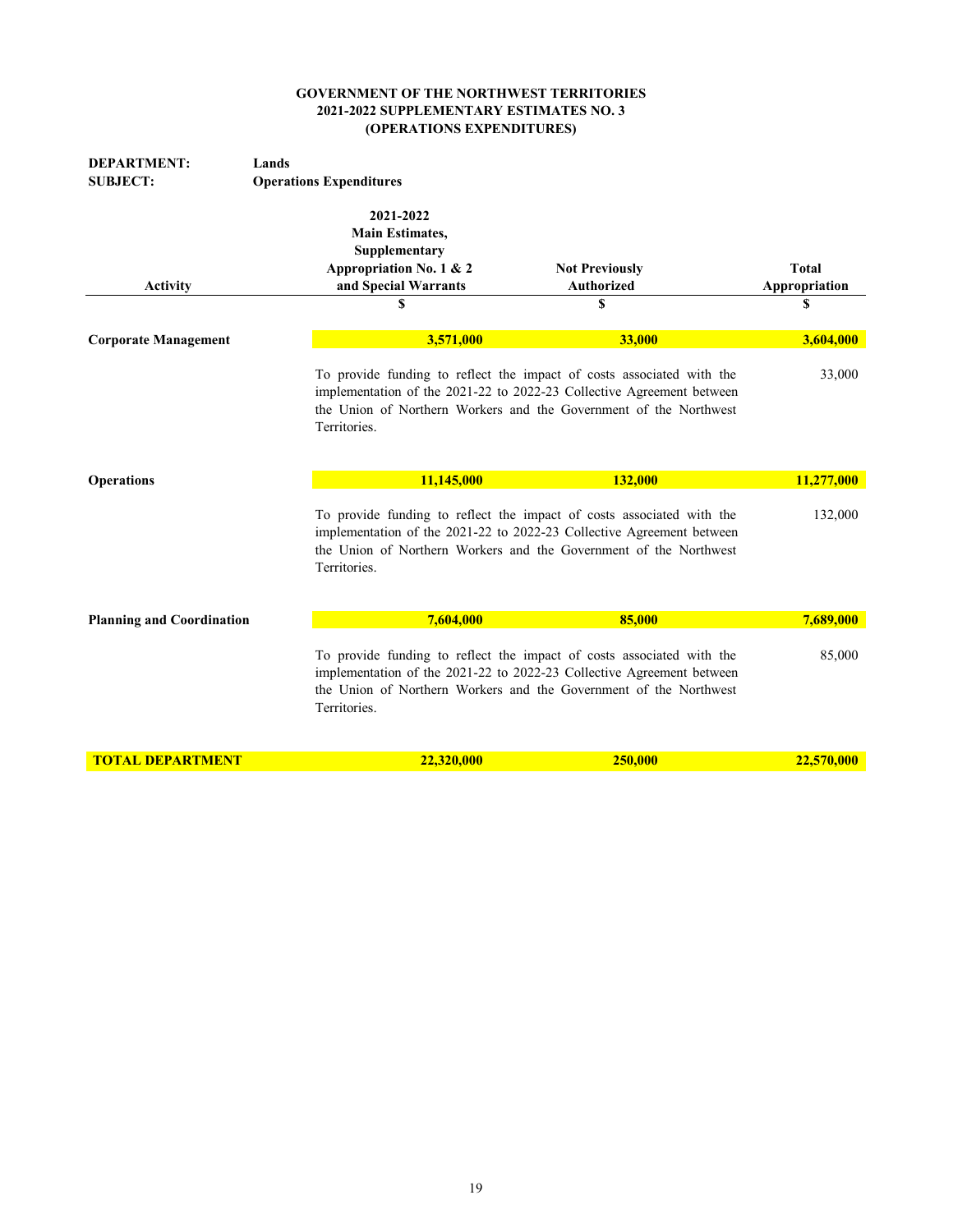| <b>DEPARTMENT:</b><br><b>SUBJECT:</b> | <b>Municipal and Community Affairs</b><br><b>Operations Expenditures</b>                                     |                                                                                                                                                                                                                     |                                     |
|---------------------------------------|--------------------------------------------------------------------------------------------------------------|---------------------------------------------------------------------------------------------------------------------------------------------------------------------------------------------------------------------|-------------------------------------|
| <b>Activity</b>                       | 2021-2022<br><b>Main Estimates,</b><br>Supplementary<br>Appropriation No. 1 & 2<br>and Special Warrants<br>S | <b>Not Previously</b><br><b>Authorized</b><br>\$                                                                                                                                                                    | <b>Total</b><br>Appropriation<br>\$ |
|                                       |                                                                                                              |                                                                                                                                                                                                                     |                                     |
| <b>Community Governance</b>           | 2,101,000                                                                                                    | 22,000                                                                                                                                                                                                              | 2,123,000                           |
|                                       | Territories.                                                                                                 | To provide funding to reflect the impact of costs associated with the<br>implementation of the 2021-22 to 2022-23 Collective Agreement between<br>the Union of Northern Workers and the Government of the Northwest |                                     |
| <b>Community Operations</b>           | 2,211,000                                                                                                    | 24,000                                                                                                                                                                                                              | 2,235,000                           |
|                                       | Territories.                                                                                                 | To provide funding to reflect the impact of costs associated with the<br>implementation of the 2021-22 to 2022-23 Collective Agreement between<br>the Union of Northern Workers and the Government of the Northwest |                                     |
| <b>Directorate</b>                    | 4,584,000                                                                                                    | 30,000                                                                                                                                                                                                              | 4,614,000                           |
|                                       | Territories.                                                                                                 | To provide funding to reflect the impact of costs associated with the<br>implementation of the 2021-22 to 2022-23 Collective Agreement between<br>the Union of Northern Workers and the Government of the Northwest | 30,000                              |
| <b>Public Safety</b>                  | 38,294,000                                                                                                   | 37,000                                                                                                                                                                                                              | 38,331,000                          |
|                                       | Territories.                                                                                                 | To provide funding to reflect the impact of costs associated with the<br>implementation of the 2021-22 to 2022-23 Collective Agreement between<br>the Union of Northern Workers and the Government of the Northwest | 37,000                              |
| <b>Regional Operations</b>            | 101,516,000                                                                                                  | 73,000                                                                                                                                                                                                              | 101,589,000                         |
|                                       | Territories.                                                                                                 | To provide funding to reflect the impact of costs associated with the<br>implementation of the 2021-22 to 2022-23 Collective Agreement between<br>the Union of Northern Workers and the Government of the Northwest | 73,000                              |